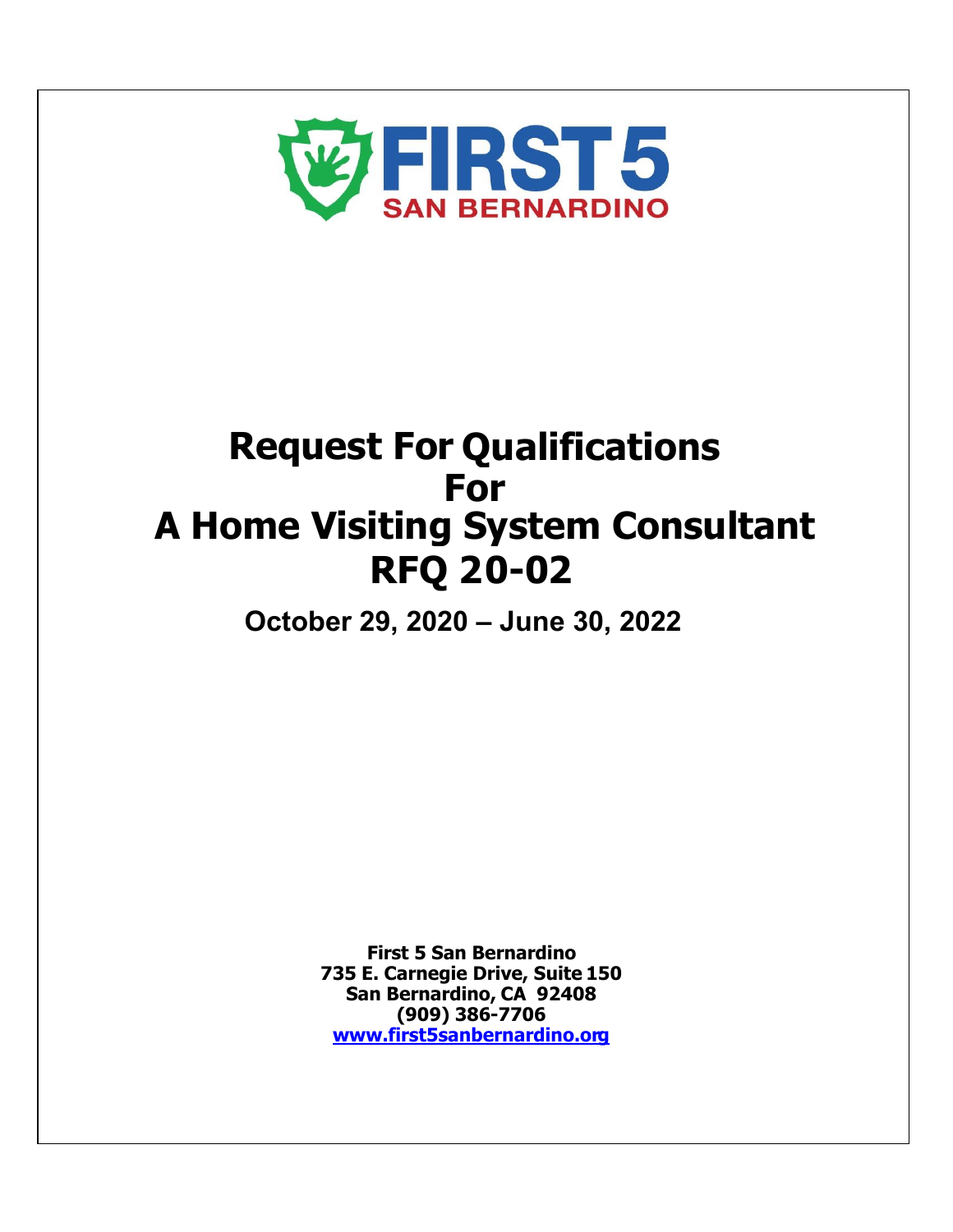# TABLE OF CONTENTS

| $\mathsf{I}$ .  |          |                                                                                    |  |  |
|-----------------|----------|------------------------------------------------------------------------------------|--|--|
|                 | Α.       | <b>Purpose Background</b>                                                          |  |  |
|                 | Β.       | Proposition 10 and First 5 San Bernardino                                          |  |  |
| $\mathbf{II}$ . |          |                                                                                    |  |  |
|                 | А.<br>B. | <b>Period of Performance</b><br>Admonition to Consultant(s)                        |  |  |
|                 | C.       | Questions                                                                          |  |  |
|                 | D.       | Correspondence                                                                     |  |  |
|                 | Е.       | <b>Qualifications Submission Deadline</b>                                          |  |  |
| III.            |          |                                                                                    |  |  |
|                 | А.       | Contingencies                                                                      |  |  |
|                 | B.       | Modifications                                                                      |  |  |
|                 | C.<br>D. | <b>Qualifications Submission</b><br>Inaccuracies or Misrepresentations             |  |  |
|                 | Ε.       | <b>Incurred Costs</b>                                                              |  |  |
|                 | F.       | <b>Qualifications Packet Confidentiality</b>                                       |  |  |
|                 | G.       | Negotiations                                                                       |  |  |
|                 | Η.       | <b>Local Preference Policy</b>                                                     |  |  |
| IV.             | .6       |                                                                                    |  |  |
|                 | А.       | Scope of Services                                                                  |  |  |
|                 | В.<br>C. | <b>Summary of Desired Qualifications</b><br><b>Work Product</b>                    |  |  |
|                 | D.       | <b>Project Considerations</b>                                                      |  |  |
|                 | Е.       | <b>Reference Documents</b>                                                         |  |  |
| V.              |          | -9                                                                                 |  |  |
|                 | А.       | <b>General Responsibilities</b>                                                    |  |  |
|                 | Β.       | <b>Fiscal Provisions</b>                                                           |  |  |
|                 | C.       | <b>Correction of Performance Deficiencies and Termination</b>                      |  |  |
| VI.             | 19       |                                                                                    |  |  |
|                 | А.<br>B. | General<br><b>Americans with Disabilities Act</b>                                  |  |  |
|                 |          |                                                                                    |  |  |
|                 | C.       | <b>Employment and Civil Rights Act</b>                                             |  |  |
|                 | D.       | <b>Sexual Harassment</b>                                                           |  |  |
| VII.            |          |                                                                                    |  |  |
| VIII.           |          |                                                                                    |  |  |
| IX.             |          |                                                                                    |  |  |
|                 | А.       | General                                                                            |  |  |
|                 | В.<br>C. | <b>Procedures for Submitting Qualifications Packet</b><br><b>Submission Format</b> |  |  |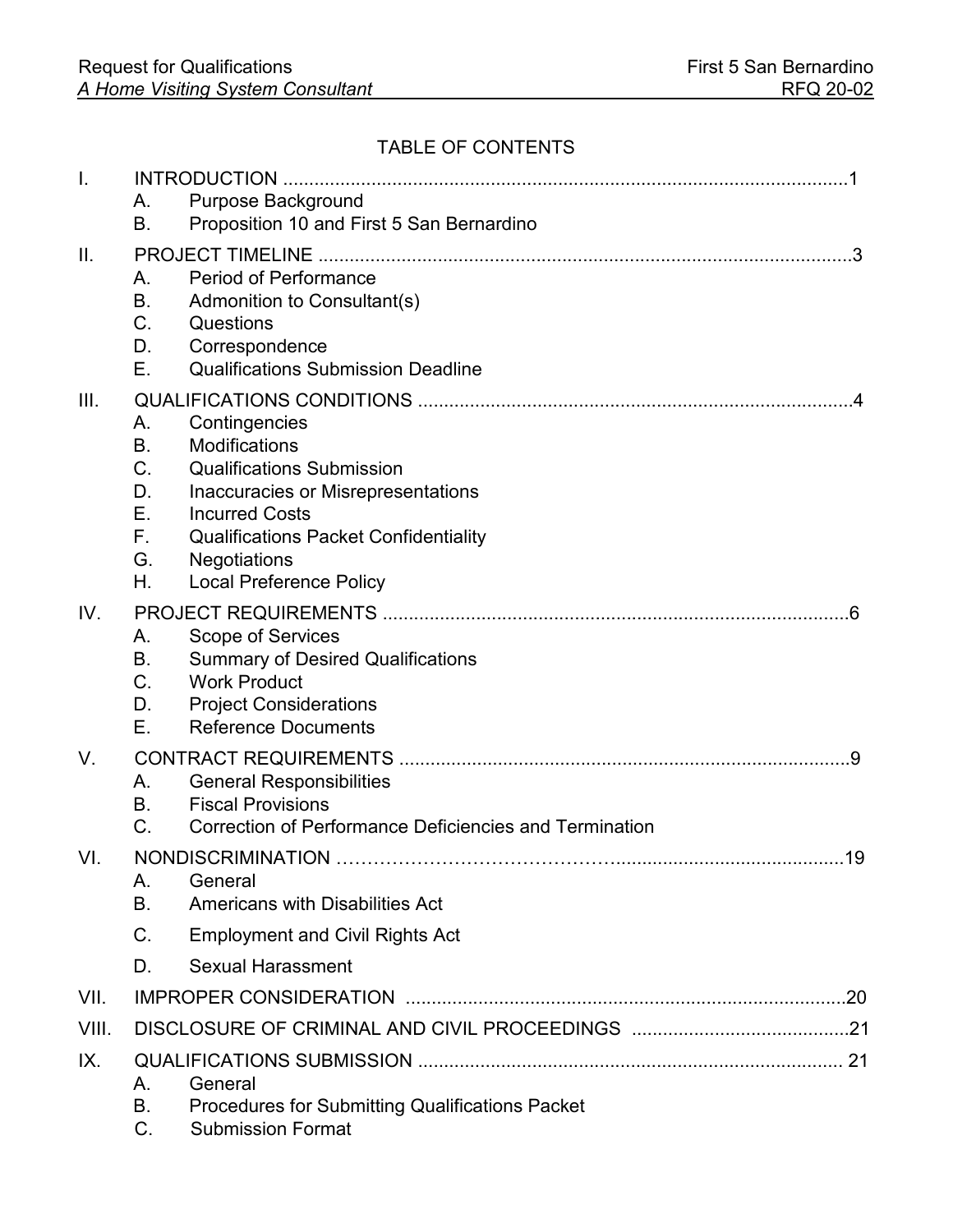| $X_{n}$ |  |                        |  |
|---------|--|------------------------|--|
|         |  | A Evaluation Process   |  |
|         |  | B. Evaluation Criteria |  |
|         |  | C. Contract Award      |  |

- 
- D. Appeals<br>E. Final Autl **Final Authority**

Attachments:

- A Local Preference Policy
- B Statements of Certification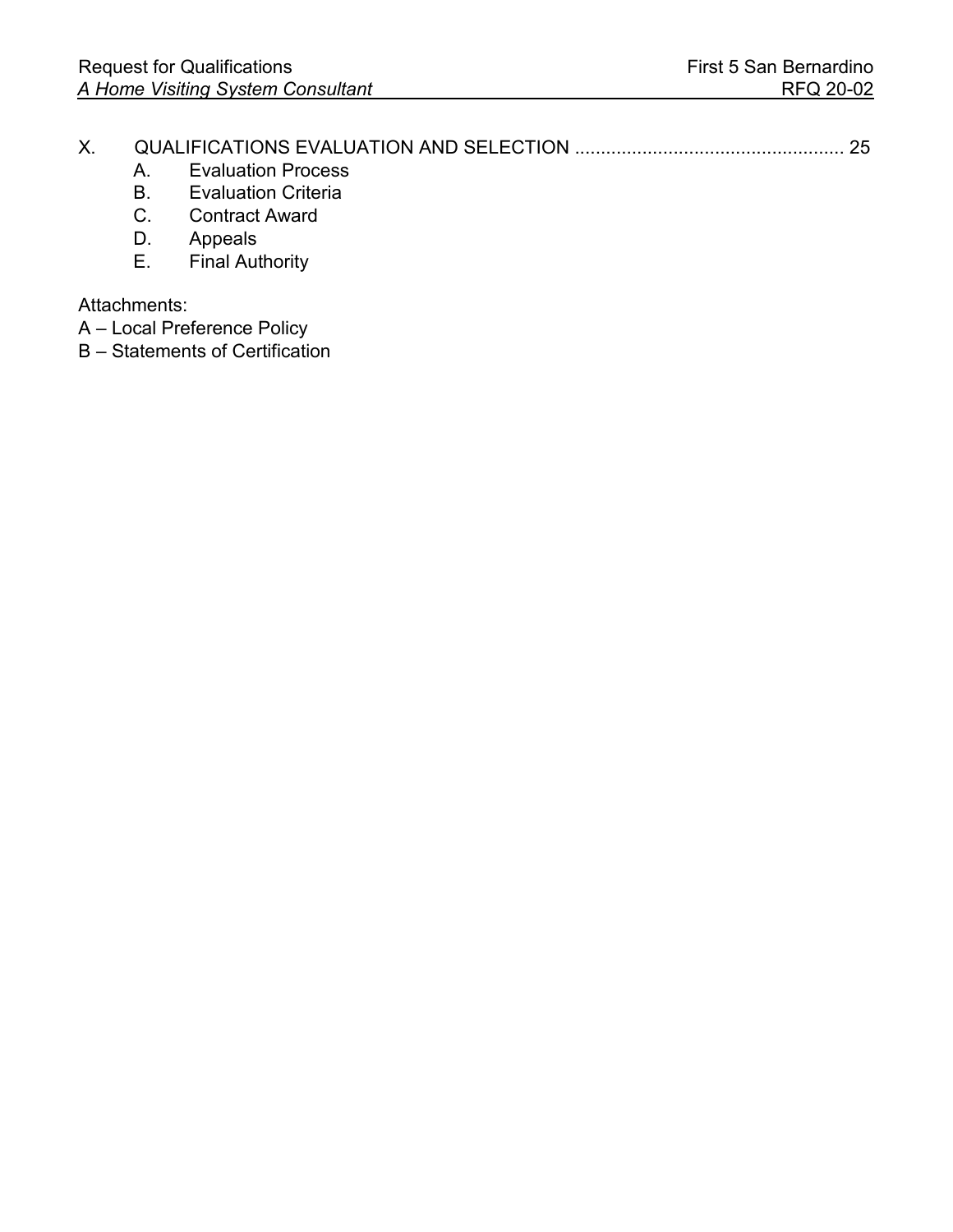## **I. INTRODUCTION**

#### A. Purpose

First 5 San Bernardino, hereafter referred to as the "Commission", is issuing this Request for Qualifications (RFQ) for a qualified firm or individual hereinafter referred to as "Consultant(s)" to serve as the Consultant to support the creation of a Home Visiting System (HVS) framework specific to San Bernardino County. The Consultant for the development of the framework will support, analyze, coordinate and guide the selected Project Lead and the Commission's following objectives associated with a HVS:

**Objective 1**: Assist in conducting San Bernardino County's environmental scan of communities with concentrations of risk and systems in those communities that support family and child well-being. The environmental scan includes data about families, existing and potential collaborators, partners, and community assets relevant for children and families

**Objective 2**: Facilitate the development of a HVS Strategic Plan with a framework that will guide implementation of core components and strategies within the system

**Objective 3**: Ensure appropriate partner engagement, communication and documentation to successfully implement core components of the Strategic Plan

**Objective 4**: Develop and solidify a Home Visiting System – San Bernardino (HVS-SB) leadership team and workgroup membership

While every family with a young child may benefit from community and social support to help adjust to developmental stages and promote their child's healthy development, for those with fewest assets, home visiting is a critical service to help families access supports and resources to help their child thrive. The Commission is committed to creating a sustainable, unified system that supports families with the home visiting services they need and maximize available funding to serve more families.

The project period anticipated is from October 29, 2020 - through June 30, 2022. The selected Consultant will enter into a contract approved by the Commission not to exceed \$200,000 for the duration of the contract.

#### B. Proposition 10 and First 5 San Bernardino

The Commission was created by the passage of Proposition 10, the California Children and Families Act. In November 1998, voters passed this statewide ballot initiative to add a 50 cent tobacco tax on cigarette packs and tobacco products. The revenues collected must be directed toward promoting, supporting, and improving the early development of children prenatal through five years of age and to supporting the creation of integrated, comprehensive, and collaborative systems of services to enhance optimal early childhood development.

To facilitate the direction of Proposition 10 funds at the local level, county commissions were established in each of the 58 counties in California. Each Commission is comprised of members appointed by the local county board of supervisors and each commission has independent authority over the administration of Proposition 10 funds in its county.

The Commission adopted its initial Strategic Plan in April 2000. The current Strategic Plan remains in effect through June 2023.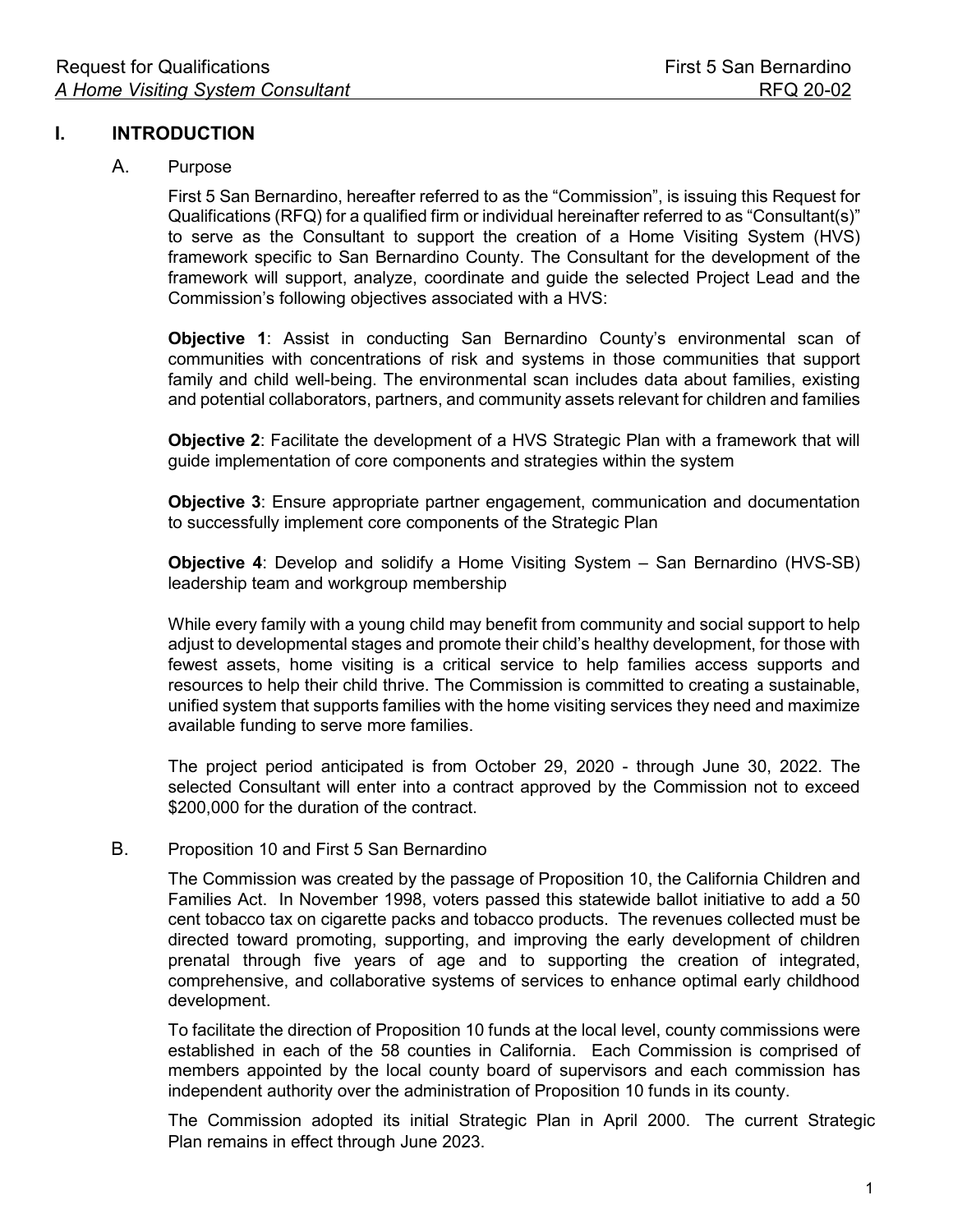This Strategic Plan outlines broad goals and specific outcomes to support each goal. All funded projects of the Commission are designed to support the Commission in achieving these goals. A copy of the Strategic Plan can be downloaded from our website at [first5sanbernardino.org.](https://first5sanbernardino.org/Portals/39/pdf/SP20152020_Rev042019.pdf?ver=2019-04-26-141519-463)

#### **First 5 San Bernardino Vision**

All children in San Bernardino County are healthy, safe, nurtured, eager to learn and ready to succeed.

#### **First 5 San Bernardino Mission**

Promote, support and enhance the health and early development of children prenatal through age five and their families and communities.

From First 5 San Bernardino Strategic Plan 2020-2023:

#### **Strategic Priority Areas (SPA's)**and **Goals:**

#### • **Child Health**

Children prenatal through age 5 and their families can access the full spectrum of health and behavior health services reached to enhance their well-being.

#### • **Quality Early Learning**

Children born through age 5 benefit from high quality early childhood care and education, family engagement, and support that prepares all children to reach their optimal potential in school and life.

#### • **Family Supports**

Families and communities are engaged, supported, and strengthened through resources and opportunities that assist them in nurturing, caring, and providing for their children's success and well-being.

**Investment Area:** *Systems Level Efforts- Collaboration, Community Capacity Building, and Workforce*

Across the SPAs there are three outcomes that support efficient systems. These include First 5 San Bernardino's commitment to ensuring that families, providers, and stakeholders **collaborate** effectively to improve the well-being of the child; that **community organizations** and groups are equipped to effectively serve children and families (community capacity building); and that the **workforce** is developed to effectively serve children families.

Additionally, programs and approaches are strength-based, trauma-informed, focused on the importance of relationship-building and aim to be culturally effective across all aspects of SPA work.

#### **Desired Approach:**

The Commission desires to approach Home Visiting Services (HVS) in a holistic, comprehensive, and coordinated manner for the purpose of creating a sustainable, unified system that supports families. Through a systems building strategy, the Commission desires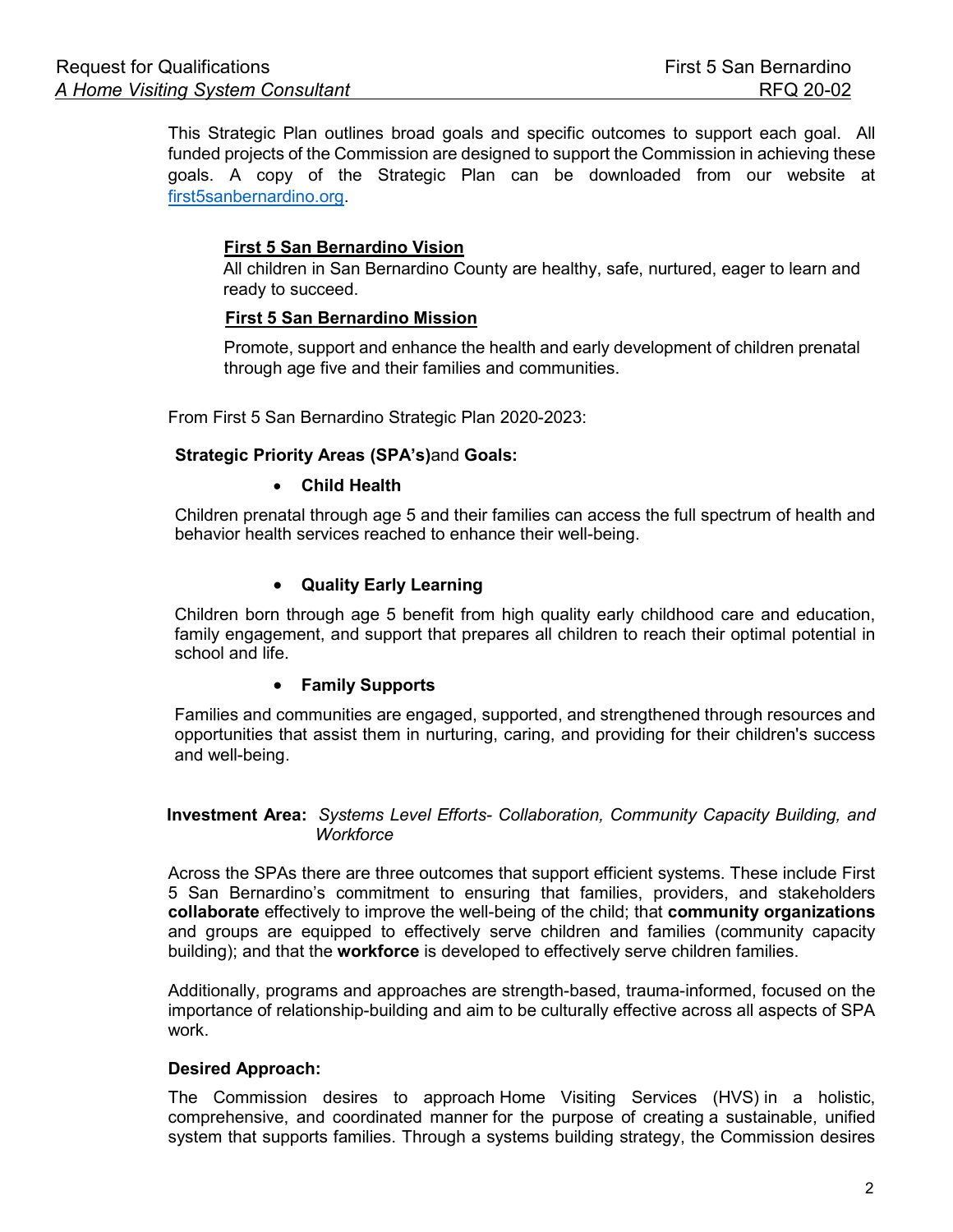to support and improve San Bernardino County's ability to draw down and maximize state and local funding to serve more families with the services they need by strengthening coordination of an interconnected local early childhood system.

This "Systems" approach to identify and coordinate services to this population is not only more efficient in terms of the use of public dollars (Proposition 10) but also more efficient for the families accessing and using the services so their needs can be addressed upon engagement with services. Strategies to move this work forward has been discussed with El Sol Neighborhood Educational Center, Tribal Home Visiting Services, Child Care Resource Center (CCRC) and the following San Bernardino County Departments: Transitional Assistance (TAD), Preschool Services (PSD), and Public Health (DPH). Through the duration Of this project, there may be additional partners that could contribute and participate in the development of the HVS.

# **II. PROJECT TIMELINE**

- 1. RFQ Release *Thursday, August 6, 2020*
- 2. Deadline for submission of questions Email: [Tania.Offerrall@cfc.sbcounty.gov](mailto:%20Tania.Offerrall@cfc.sbcounty.gov)
- 3. Deadline for qualifications submissions *Monday, August 24, 2020*
- 4. Tentative date for Commission approval *Wednesday, October 28, 2020*

*Thursday, August 13, 2020* 

*No later than 12 P.M., PST*

*No later than 12:00 P.M., PST*

*The Successful Contractor must be present at the Commission Meeting for Contract Approval*

5. Contract start date *Thursday, October 29, 2020*

# **The above dates are subject to change as deemed necessary by the Commission.**

A. Period of Performance

The period of performance shall be from October 29, 2020 - through June 30, 2022.

B. Admonition to Consultant(s)

 Once the RFQ has been issued and during the evaluation process, the individual identified in Section II(C) below is the sole contact point for any inquiries relating to this RFQ. Only if authorized by the Commission's contact may other Commission Staff provide information. Any violation of this procedure may be grounds for disqualification of the Consultant. It is the responsibility of the Consultant to ensure that the RFQ responses arrive in a timely manner.

C. Questions

Questions regarding the contents of this RFQ must be submitted in writing on or before **12 P.M. PST, Wednesday, August 13, 2020 and directed to Tania Offerrall, Staff Analyst II, Tania.Offerral[l@cfc.sbcounty.gov.](mailto:rrobinson@cfc.sbcounty.gov)** *The questions and answers will be compiled and posted on the First 5 San Bernardino website as an addendum to this RFQ.*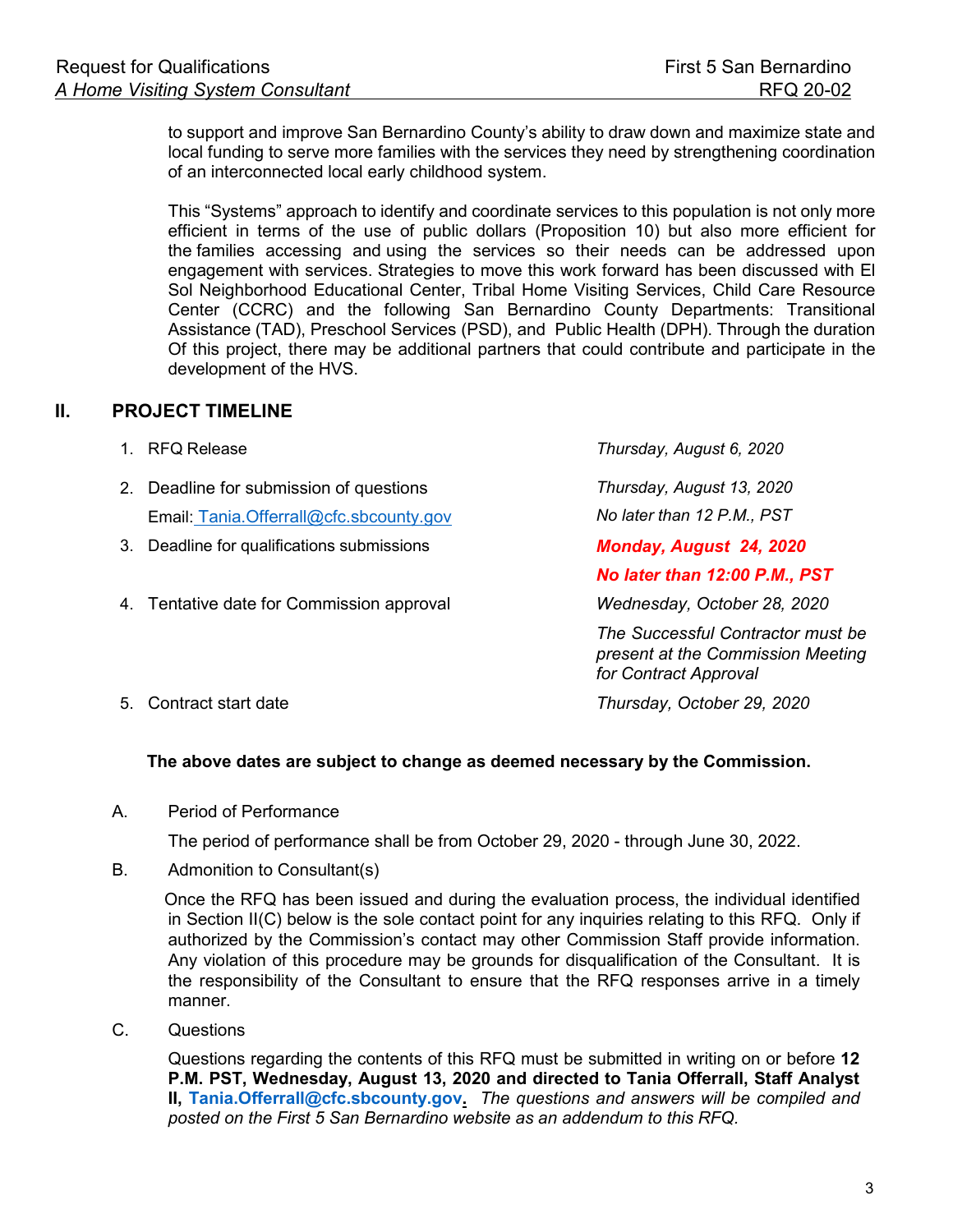D. Correspondence

All correspondence, **including qualifications submissions and questions (if such questions are not submitted by email)**, are to be submitted to:

> First 5 San Bernardino ATTN: Home Visiting System Consultant RFQ 20-02 735 E. Carnegie Drive, Suite 150 San Bernardino, CA 92408 Tania Offerrall, Staff Analyst II

#### E. Qualifications Submission Deadline

**All qualifications submissions must be submitted and received electronically via email listed in Paragraph C of this Section no later than 12 P.M. (PST) on, Monday, August 24, 2020.** All electronically transmitted submissions must be sent in PDF format. Late submissions will not be considered.

## **III. QUALIFICATIONS CONDITIONS**

A. Contingencies

Funding for this project is contingent on the availability of California Children and Families Trust Fund monies. This RFQ does not commit the Commission to award a contract. Cost, while not necessarily the primary factor used in the selection process, is an important factor. The Commission will award a contract based on the qualifications that best meet the needs of the Commission.

The Commission reserves the right to accept or reject any or all qualifications submissions if the Commission determines it is in the best interest of the Commission to do so. The Commission will notify all Consultant(s) in writing, if the Commission rejects all qualifications submissions.

B. Modifications

The Commission has the right to issue addenda or amendments to this RFQ. The Commission also reserves the right to terminate this procurement process at any time. Addenda or amendments to this RFQ will be posted on the same website as the RFQ.

C. Qualifications Submission

To be considered, all qualifications submissions must be submitted in the manner set forth in this RFQ. **It is the Consultant's responsibility to ensure that its qualifications submission arrives on or before the specified time.** All submitted materials become the property of the Commission.

#### D. Inaccuracies or Misrepresentations

If in the course of the RFQ process or in the administration of a resulting contract, the Commission determines that the Consultant has made a material misstatement or misrepresentation or that materially inaccurate information has been provided to the Commission, the Consultant(s) may be terminated from the RFQ process or in the event a contract has been awarded, the contract may be immediately terminated.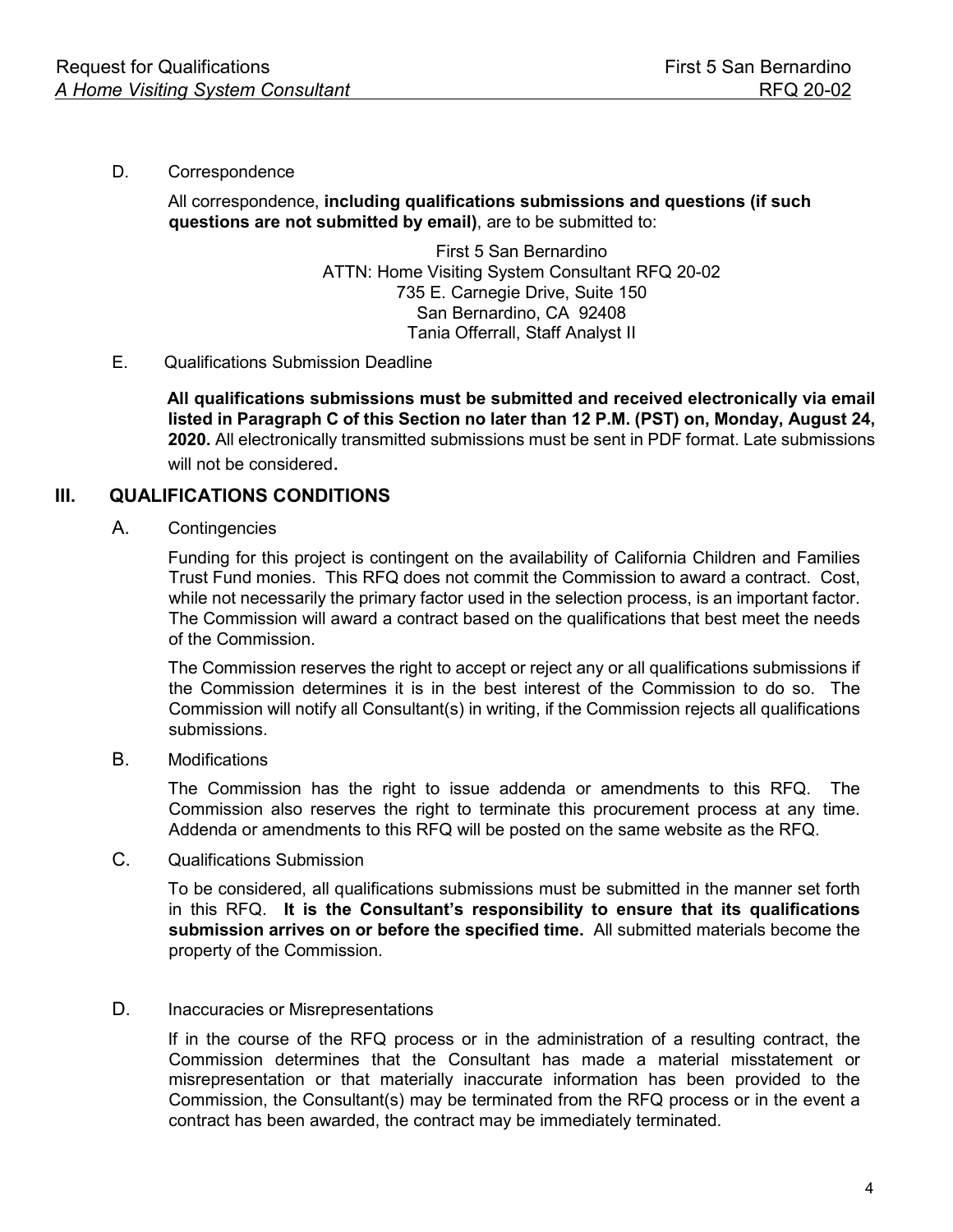In the event of a termination under this provision, the Commission is entitled to pursue any available legal remedies.

E. Incurred Costs

This RFQ does not commit the Commission to pay any costs incurred in the preparation of a qualifications submission in response to this request and Consultant agrees that all costs incurred in developing the qualifications submission is the Consultant's responsibility.

F. Qualifications Packet Confidentiality

All information submitted in the submission or in response to request for additional information is subject to disclosure under the provisions of the California Public Records Act (California Government Code section 6250, et seq.). Submissions may contain financial or other data that constitutes a trade secret. To protect such data from disclosure, Consultant should specifically identify the pages that contain confidential information by properly marking the applicable pages and inserting the following notice on the front of its response: **NOTICE** 

The data on pages of this submission, identified by an asterisk  $(*)$  or marked along the margin with a vertical line, contains information which are trade secrets. We request that such data be used only for the evaluation of our submission, but understand that disclosure will be limited to the extent that the Commission determines is proper under federal, state, and local law.

The proprietary or confidential data shall be readily separable from the submission in order to facilitate eventual public inspection of the non-confidential portion of the submission.

The Commission assumes no responsibility for disclosure or use of unmarked data for any purpose. In the event disclosure of properly marked data is requested, the Consultant will be advised of the request and may expeditiously submit to the Commission a detailed statement indicating the reasons it has for believing that the information is exempt from disclosure under federal, state and local law. This statement will be used by the Commission in making its determination as to whether or not disclosure is proper under federal, state and local law. The Commission will exercise care in applying this confidentiality standard but will not be held liable for any damage or injury, which may result from any disclosure that may occur.

G. Negotiations

The Commission may require the potential Consultant(s) selected to participate in negotiations, and to submit revisions to budget, technical information, and/or other items from their submission(s) as may result from these negotiations.

H. Local Preference Policy

The County of San Bernardino (County) and the Commission have adopted a preference for vendors whose principal place of business is located within the boundaries of the County. A five percent (5%) preference may be applied to the cost evaluation prior to approval of any purchase or acquisition of services, equipment, goods, or supplies.

For the purposes of the applying the local preference policy (County Policy 11-12), "principal place of business" is defined as the vendor's main office (or headquarters) or a major regional office. A "major regional office" is defined as a business location apart from the vendor's main office (or headquarters) which: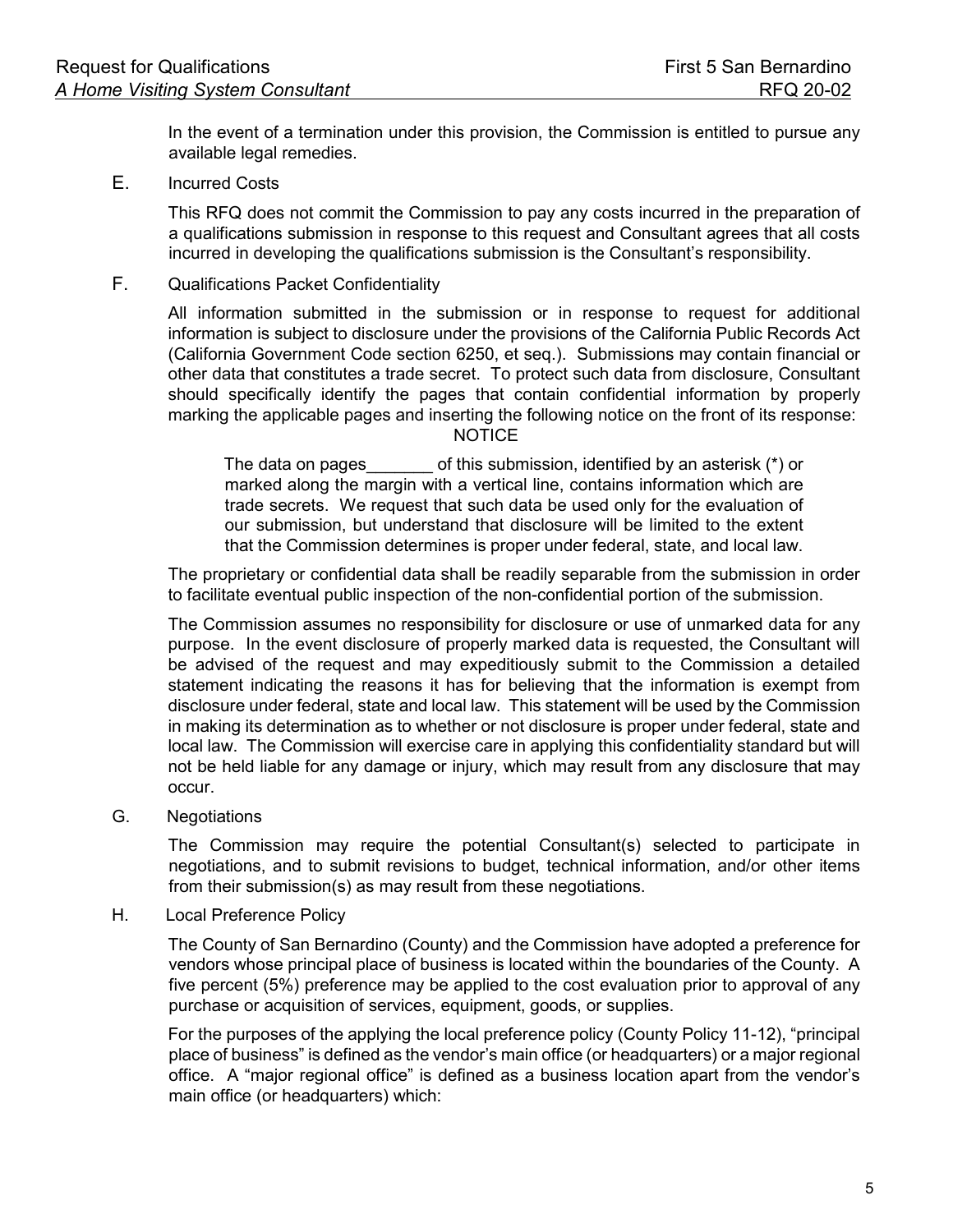- 1. Has been issued a business license, if required, and has been established and open for a minimum of six months prior to the date that the approval authority authorizes the circulation of the procurement to which the vendor responds; and
- 2. Can demonstrate ongoing business activity in the field of endeavor on which the vendor is proposing, from that office during the preceding six (6) months; and
- 3. Has a minimum of 25% of the vendor's fulltime management employees and 25% of its fulltime regular employees working from the San Bernardino County location(s).

The Commission's Local Preference Policy means, for example, if two (2) or more Vendors respond to this procurement with qualifications that are equal in quality, service, and ability to meet the Commission's needs, Commission staff must identify if any of the Vendors are local vendors. If any of the Vendors are local vendors, and their quoted price is within five percent (5%) of the cost of services, equipment, goods, and/or supplies proposed by other Vendors, unless it is determined that an exemption applies, staff may recommend the local vendor for Contract award.

# **IV. PROJECT REQUIREMENTS**

A. Scope of Services

The Consultant for the development of a Home Visiting System will be tasked with the following activities related to the development of a Strategic Plan to include recommendations for the implementation of a multifaceted systemized approach to support optimal home visiting services and outcomes. Successful implementation will include the following:

- Assist in conducting San Bernardino County's environmental scan of communities with concentrations of risk and systems in those communities that support family and child well-being. The environmental scan must include:
	- 1. Data about families, existing and potential collaborators, partners, and community assets relevant for children and families
	- 2. Create information showing the quality and capacity of existing local services
	- 3. The number and types of home visiting programs and the numbers of individuals and families who are receiving services under these programs or initiatives during the year
	- 4. The extent to which services provided align with documented needs of families enrolled
	- 5. The gaps in early childhood home visitation in the county (e.g., population eligible but not served, programs not operating at capacity)
	- 6. Barriers to families signing up for home visiting
- Facilitate and complete the development of a HVS Strategic Plan and Core Objectives embedded within a HVS framework.
	- 1. Support and facilitate information-gathering efforts with the selected Project Lead, Leadership team and workgroups to ensure sufficient data is collected to inform and solicit strategies that will guide the development of a HVS framework and implementation plan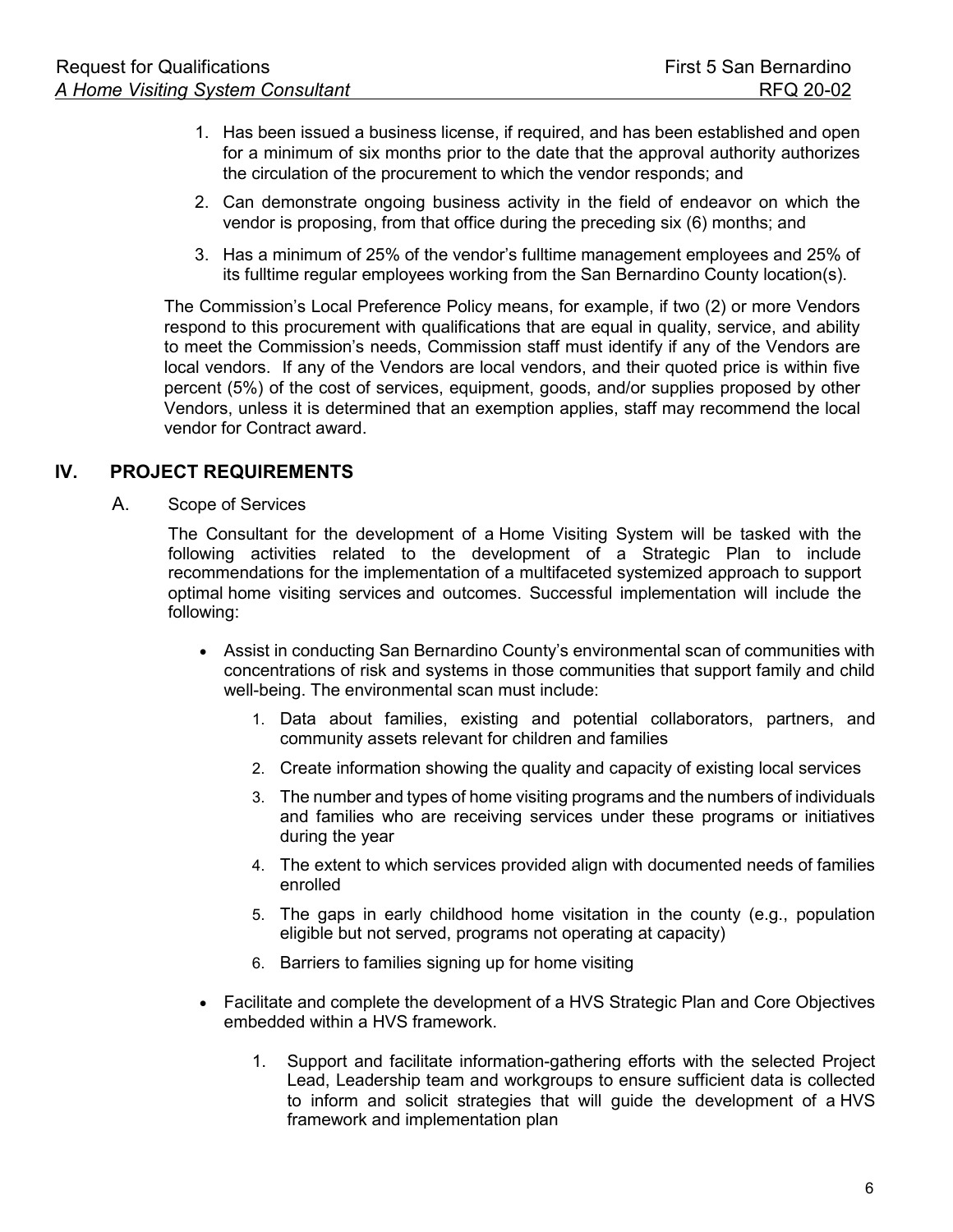- 2. Utilize available resources to make recommendations of linking existing home visitation partnerships/services and identify any gaps that should be addressed
- 3. Support the process of selecting and onboarding Home Visitation service providers, Home Visitation professionals such as, Home Visitors and Community Health Workers, voice and representation from the community, advocacy and policy partners, etc., to collaborate with F5SB and entities such as, El Sol Neighborhood Educational Center, Tribal Home Visiting Services, Child Care Resource Center (CCRC) and the following San Bernardino County Departments: Transitional Assistance (TAD), Preschool Services (PSD), and Public Health (DPH).Through the duration of this project, there may be additional partners could contribute and participate in the development of the HVS.
- Ensure appropriate a Home Visiting System partner engagement, communication and documentation to successfully implement project objectives:
	- 1. Analyze, evaluate and catalog, broad landscape of existing home visiting services components across multi-sectors
	- 2. Coordinate with Home Visitation Coordination Project lead to develop meeting agendas, convene stakeholders, develop communications tools and facilitate leadership team and workgroup meetings
	- 3. Coordinate and convene partners with expertise in early childhood education, parenting home visitation curriculums, and case management to support the planning and implementation of a HVS framework
	- 4. Maintain documents appropriate to work plan documentation including meeting summaries, outcome updates and other communication items
	- 5. Maintain communication with external and internal stakeholders as needed
- Develop and solidify a HVS leadership team and workgroups:
	- 1. Build on existing partnership engagement efforts; Cultivate and onboard additional cross-sector partners as needed
	- 2. Develop necessary tools and documents to support early infrastructure development efforts, including leadership and workgroup roles and responsibilities, work plans and timelines
	- 3. Provide the necessary tactical, facilitation, administrative and communications support to leadership team and workgroups for the development of a HVS strategic plan and core implementation components
- B. Summary of Desired Qualifications
	- Experience with and knowledge of Home Visitation programs and systems that include components such as early childhood education, prenatal – 5 health,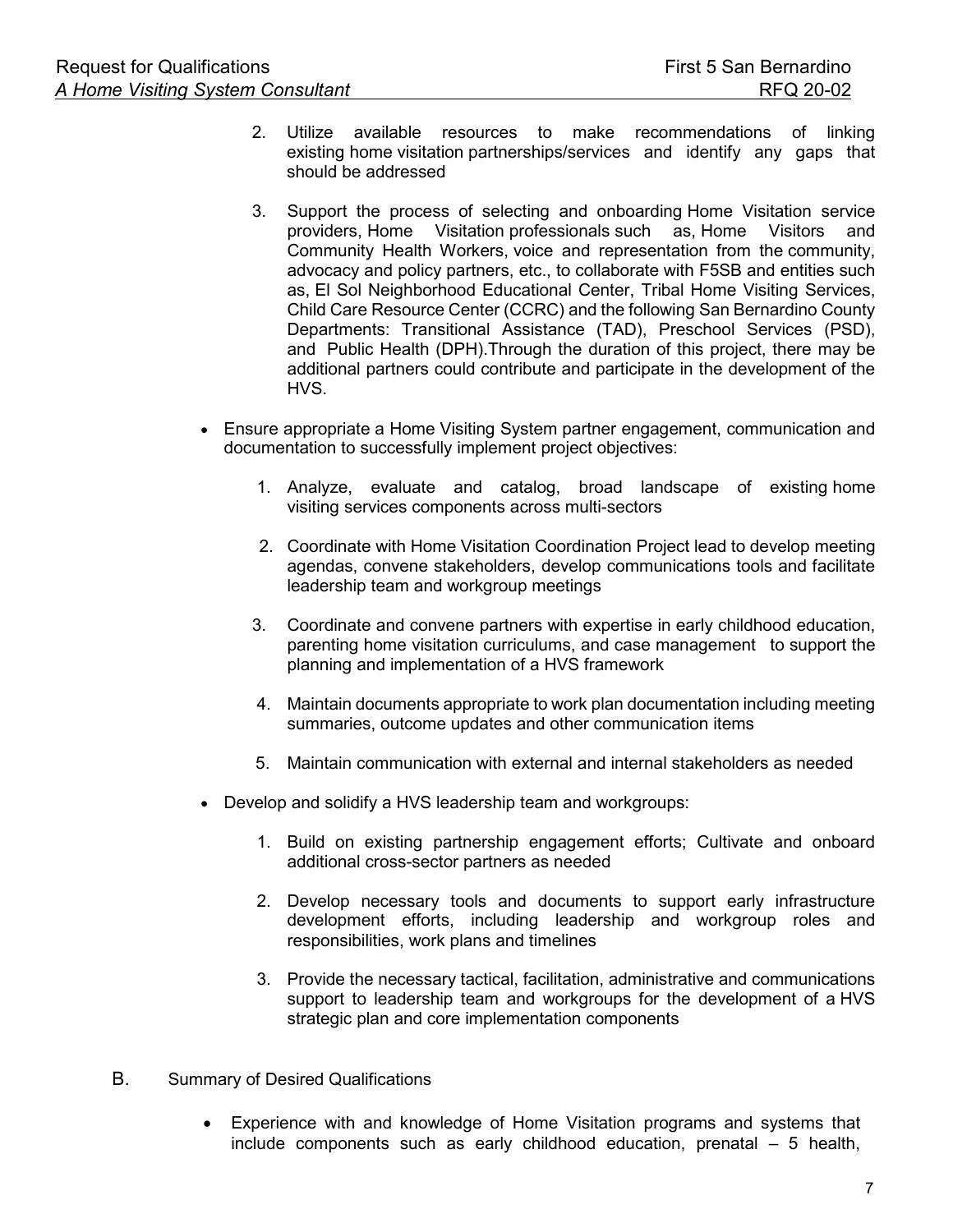parenting education and support, the need and benefit for early screening and intervention

- Experience gathering information from cross-sector stakeholders, building consensus and identifying and achieving collaborative goals and objectives
- Experience with successful project design and implementation
- Experience collaborating with countywide agencies working in Home Visitation, social services, intervention and/or educational systems
- Experience working with agencies that develop programs/strategic investments to achieve a measurable impact
- Experience incorporating best practices for the development of partnerships, work plans and timelines
- Knowledge of and experience with the development and support of committees, advisory boards, coalitions or an equivalent entity
- Experience in successfully collaborating with countywide leaders and stakeholders
- Experience with the development of meeting agendas and facilitation
- Experience utilizing efficient communication tools to facilitate workflow, reporting and timely updates
- Experience meeting programmatic objectives on time within allocated budget
- Adequate staffing to effectively complete activities and deliverables outlined in the RFQ
- Experience collecting/analyzing data and making recommendations to leadership
- C. Work Product

All work papers prepared in connection with the contractual services will remain the property of the successful Consultant(s); however, all reports rendered to the Commission are the exclusive property of the Commission and subject to its use and control.

- D. Project Considerations
	- 1. The Consultant's personnel will possess appropriate licenses and certificates and be qualified in accordance with applicable statutes and regulations (when applicable). The Consultant(s) will obtain, maintain and comply with all necessary government authorizations, permits, and licenses required to conduct its operations. In addition, the Consultant(s) will comply with all applicable Federal, State and local laws, rules, regulations and orders in its operations including compliance with all applicable safety and health requirements as to the Contractor's employees
	- 2. The Consultant(s) must possess and comply with other requirements outlined in this RFQ
- E. Reference Documents

The Commission has copies of the following materials available for review:

- 1. Americans with Disabilities Act [\[http://www.ada.gov/\]](http://www.ada.gov/) California Department of Social Services Manual of Policies and Procedures Divisions 21 and 23, sections 600, 602, and 604
- 2. Clean Air Act (42 U.S.C. section 7606) [\[https://www.law.cornell.edu/uscode/text/42/7606\]](http://www.law.cornell.edu/uscode/html/uscode42/usc_sec_42_00007606----000-.html)
- 3. Clean Water Act (33 U.S.C. section 1368) [\[https://www.law.cornell.edu/uscode/text/33/1368\]](http://www.law.cornell.edu/uscode/html/uscode33/usc_sec_33_00001368----000-.html)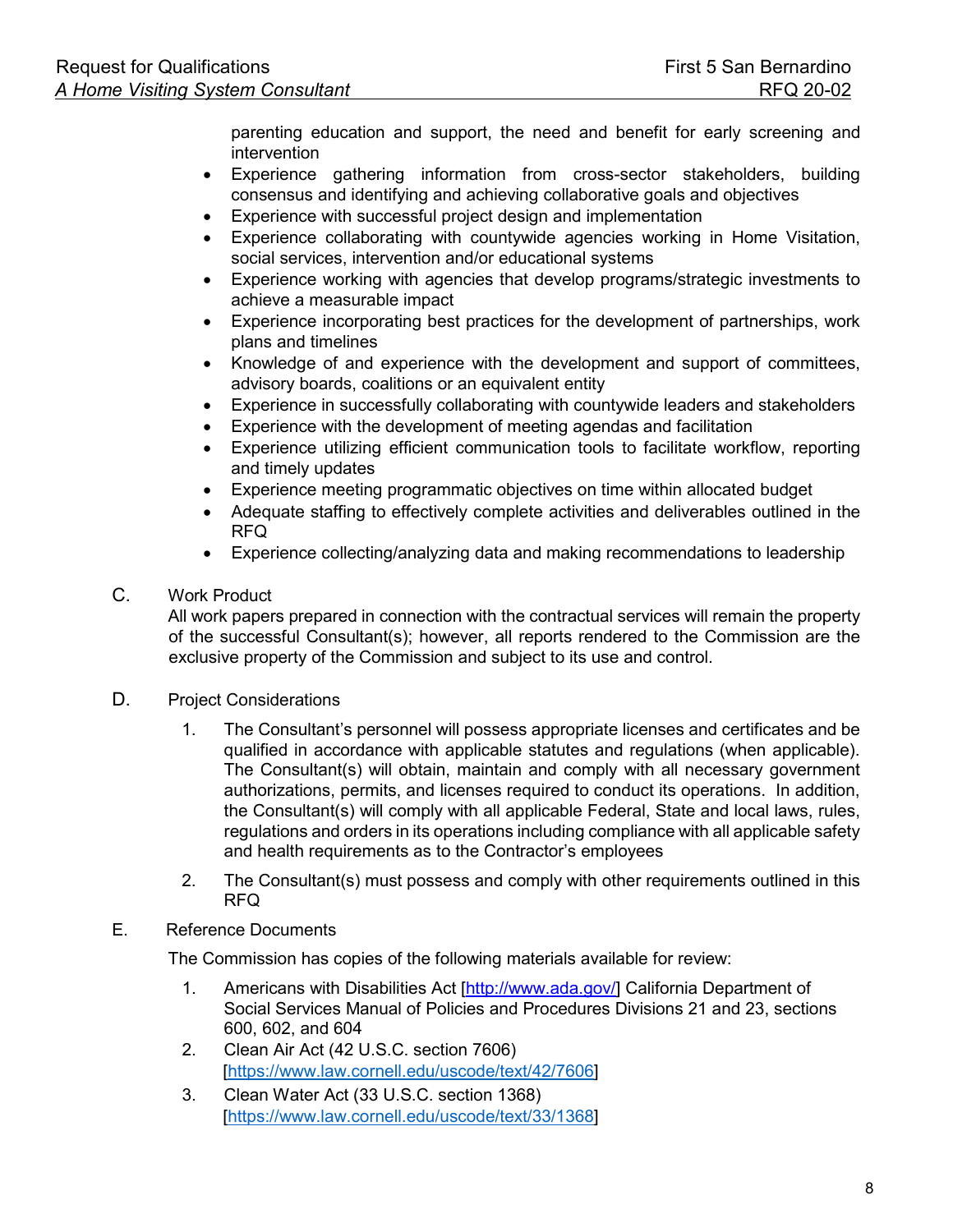- 4. Environmental Tobacco Smoke (20 U.S.C. section 6081 et seq.), also known as the ProChildren Act of 1994 [\[https://www.govinfo.gov/content/pkg/USCODE-2011](https://www.govinfo.gov/content/pkg/USCODE-2011-title20/html/USCODE-2011-title20-chap68-subchapX.htm) [title20/html/USCODE-2011-title20-chap68-subchapX.htm\]](https://www.govinfo.gov/content/pkg/USCODE-2011-title20/html/USCODE-2011-title20-chap68-subchapX.htm)
- 5. Executive Order 11246 [30 Fed. Reg. 12319 (Sept. 24, 1965)], as amended by Executive Orders 11375, 11625, 12138, 12432, and 12250 [\[http://www.dol.gov/ofccp/regs/statutes/eo11246.htm\]](http://www.dol.gov/ofccp/regs/statutes/eo11246.htm)
- 6. Executive Order 11738 [38 Fed. Reg. 25161 (Sept. 10, 1973] and Environmental Protection Agency regulations (40 C.F.R., part 32)] [\[https://www.archives.gov/federal-register/codification/executive-order/11738.html\]](http://www.epa.gov/isdc/eo11738.htm)
- 7. Executive Order 12549 [51 Fed. Reg. 6370 (Feb. 18, 19860] and Debarment, Suspension, And Other Responsibility Matters (45 C.F.R, part 76) [\[https://www.archives.gov/federal-register/codification/executive-order/12549.html\]](http://www.epa.gov/isdc/eo12549.htm)
- 8. California Government Code section 6250 et seq. [\[https://leginfo.legislature.ca.gov/faces/codesTOCSelected.xhtml?tocCode=GOV&to](https://leginfo.legislature.ca.gov/faces/codesTOCSelected.xhtml?tocCode=GOV&tocTitle=+Government+Code+-+GOV) [cTitle=+Government+Code+-+GOV](https://leginfo.legislature.ca.gov/faces/codesTOCSelected.xhtml?tocCode=GOV&tocTitle=+Government+Code+-+GOV)[\]](http://www.leginfo.ca.gov/calaw.html)
- 9. California Government Code section 87100 et seq. [\[https://leginfo.legislature.ca.gov/faces/codesTOCSelected.xhtml?tocCode=GOV&toc](http://www.leginfo.ca.gov/calaw.html) [Title=+Government+Code+-+GOV\]](https://leginfo.legislature.ca.gov/faces/codesTOCSelected.xhtml?tocCode=GOV&tocTitle=+Government+Code+-+GOV)
- 10. Office of Management and Budget (OMB) Circulars [\[http://www.whitehouse.gov/omb/circulars/\]](http://www.whitehouse.gov/omb/circulars/)
- 11. California Penal Code section 11105.3 [\[https://leginfo.legislature.ca.gov/faces/codesTOCSelected.xhtml?tocCode=PEN&to](https://leginfo.legislature.ca.gov/faces/codesTOCSelected.xhtml?tocCode=PEN&tocTitle=+Penal+Code+-+PEN) [cTitle=+Penal+Code+-+PEN](https://leginfo.legislature.ca.gov/faces/codesTOCSelected.xhtml?tocCode=PEN&tocTitle=+Penal+Code+-+PEN)[\]](http://www.leginfo.ca.gov/calaw.html)
- 12. State Energy Conservation Plan (California Code of Regulations Title 20, section 1401 et seq.) [\[http://ccr.oal.ca.gov/default.htm\]](http://ccr.oal.ca.gov/default.htm)
- 13. Title VII of the Civil Rights Act of 1964 [\[https://www.eeoc.gov/statutes/title-vii-civil](https://www.eeoc.gov/statutes/title-vii-civil-rights-act-1964)[rights-act-1964](https://www.eeoc.gov/statutes/title-vii-civil-rights-act-1964)[\]](http://www.eeoc.gov/policy/vii.html)
- 14. California Welfare and Institutions Code section 10000 et seq. [\[https://leginfo.legislature.ca.gov/faces/codesTOCSelected.xhtml?tocCode=WIC&tocT](http://www.leginfo.ca.gov/calaw.html) [itle=+Welfare+and+Institutions+Code+-+WIC\]](https://leginfo.legislature.ca.gov/faces/codesTOCSelected.xhtml?tocCode=WIC&tocTitle=+Welfare+and+Institutions+Code+-+WIC)
- 15. First 5 San Bernardino [\[http://www.first5sanbernardino.org\]](http://www.first5sanbernardino.org/)

# **V. CONTRACT REQUIREMENTS**

Contracts funded through this RFQ may include the terms contained below.

- A. General Responsibilities
	- 1. Contractor Capacity

In the performance of this Contract, Contractor its agents and employees shall act in an independent capacity and not as officers, employees, or agents of the Commission.

2. Contract Assignability

Without the prior written consent of the Commission, the Contract is not assignable by Contractor either in whole or in part.

3. Conflict of Interest

Contractor shall make all reasonable efforts to ensure that no conflict of interest exists between its officers, employees, subcontractors, independent contractors,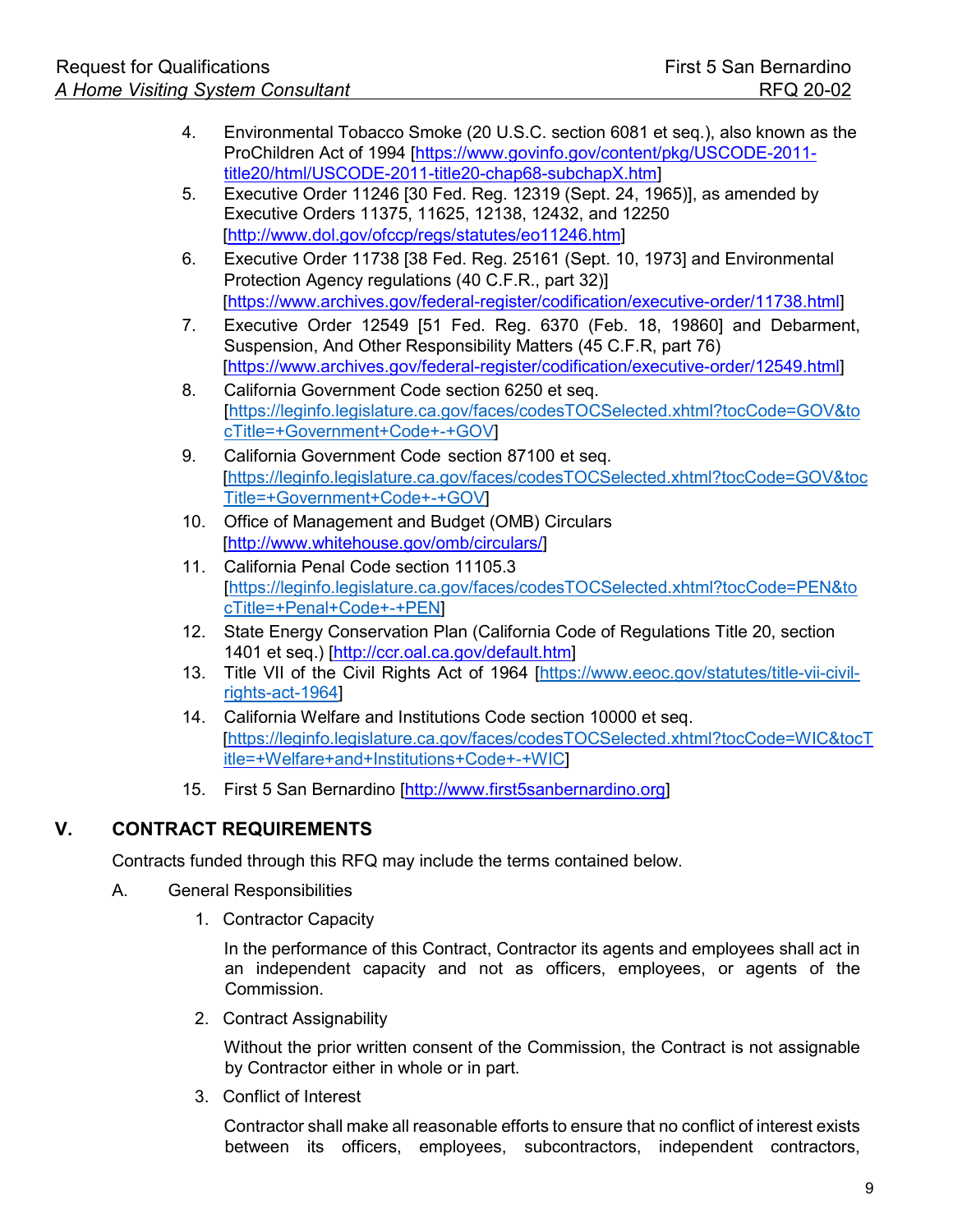consultants, professional service representatives, volunteers and the Commission. Contractor shall make a reasonable effort to prevent employees, consultants, or members of governing bodies from using their positions for purposes that are, or give the appearance of being motivated by a desire for private gain for themselves or others such as those with whom they have family, business, or other ties. In addition, Contractor's employees shall not simultaneously receive payment for work done as an independent contractor without obtaining prior approval from the Executive Director of the Commission, or authorized designee. In the event that the Commission determines that a conflict of interest situation exists, the Commission may disallow any increase in costs associated with the conflict of interest situation and such conflict may constitute grounds for termination of this contract.

4. Former Commission Administrative Officials

Contractor agrees to provide or has already provided information on former Commission administrative officials (as defined below) who are employed by or represent Contractor. The information provided includes a list of former Commission administrative officials who terminated Commission employment within the last five years and who are now officers, principals, partners, associates or members of the business. The information also includes the employment with or representation of Contractor. For purposes of this provision, "Commission Administrative Official" is defined as a member of the Commission or such Administrative Staff.

If during the course of the administration of this Contract, the Commission determines that the Contractor has made a material misstatement or misrepresentation or that materially inaccurate information has been provided to the Commission, this Contract may be immediately terminated. If this Contract is terminated according to this provision, the Commission is entitled to pursue any available legal remedies.

5. Subcontracting

Contractor agrees not to enter into any subcontracting agreements for work contemplated under the contract without first obtaining written approval from the Commission. Any subcontractor shall be subject to the same provisions as the Contractor. Contractor shall be ultimately responsible for the performance of any subcontractor.

6. Change of Address

Contractor shall notify the Commission in writing of any change in mailing and/or service address. Notification shall occur in advance of the address change. At a minimum, notification must occur within five days of the address change. Change of address shall not interrupt service deliverables outlined in the Scope of Services.

7. Staffing and Notification

Contractor shall notify Commission of any continuing vacancies and any positions that become vacant during the term of this Contract that may result in reduction of services to be provided under this Contract. Upon notices of vacancies, the Contractor shall apprise Commission of the steps being taken to provide the services without interruption and to fill the position as expeditiously as possible. Vacancies and associated problems shall be reported to the Commission on each periodically required report for the duration of said vacancies and/or problems.

In the event of a problem or potential problem that will severely impact the quality or quantity of service delivery, or the level of performance under this contract,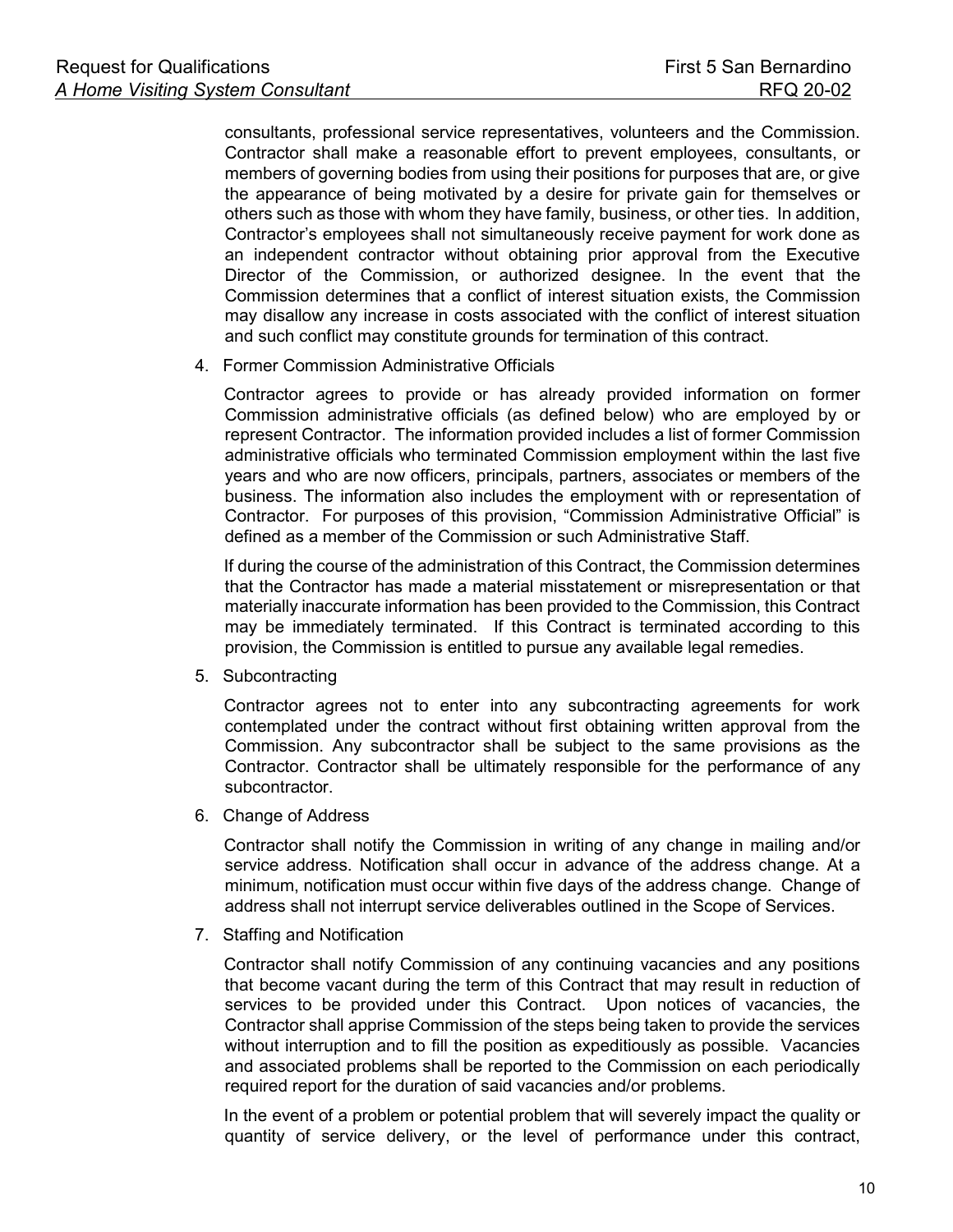Contractor will notify the Commission within one working day, in writing and by telephone.

8. Contractor Primary Contact

The Contractor will designate one individual to serve as the primary contact and one to serve as the alternate contact, if primary contact is unavailable, on behalf of the Contractor and will notify the Commission of these designees within fifteen (15) days after contract approval. The primary contact shall have the authority to identify, on behalf of the Contractor, other parties able to give or receive information on behalf of this contract.

Contractor shall notify the Commission when the primary contact will be unavailable or out of the office for two weeks or more or if there is any change in either the primary or alternate contact.

9. Responsiveness

Contractor or a designee must respond to Commission inquiries within five business days.

10. Confidentiality

Contractor shall require its officers, agents, employees, volunteers and any subcontractor to sign a statement of understanding and comply with the provisions of federal, state and local statutes to assure that:

- All applications and records concerning any individual made or kept by any public officer or agency or contractor in connection with the administration of any services for which funds are received by the Contractor under this contract, will be confidential and will not be open to examination for any purpose not directly connected with the administration, performance, compliance, monitoring or auditing of such services;
- No person will publish, disclose, or permit to be published or disclosed or used, any confidential information pertaining to any applicant or participant of services under this contract;
- Contractor agrees to inform all subcontractors, consultants, employees, agents, and partners of the above provisions; and,
- **•** Contractor shall comply with all applicable provisions of the Health Insurance Portability and Accountability Act of 1996 (HIPAA).
- 11. Indemnification and Insurance Requirements

Contractor agrees to and shall comply with the following indemnification and insurance requirements:

a. Indemnification – The Contractor agrees to indemnify, defend (with counsel reasonably approved by the Commission) and hold harmless the Commission and its authorized officers, employees, agents and volunteers from any and all claims, actions, losses, damages, and/or liability arising out of this contract from any cause whatsoever, including the acts, errors or omissions of any person and for any costs or expenses incurred by the Commission on account of any claim except where such indemnification is prohibited by law. This indemnification provision shall apply regardless of the existence or degree of fault of indemnitees. The Contractor's indemnification obligation applies to the Commission's "active" as well as "passive" negligence but does not apply to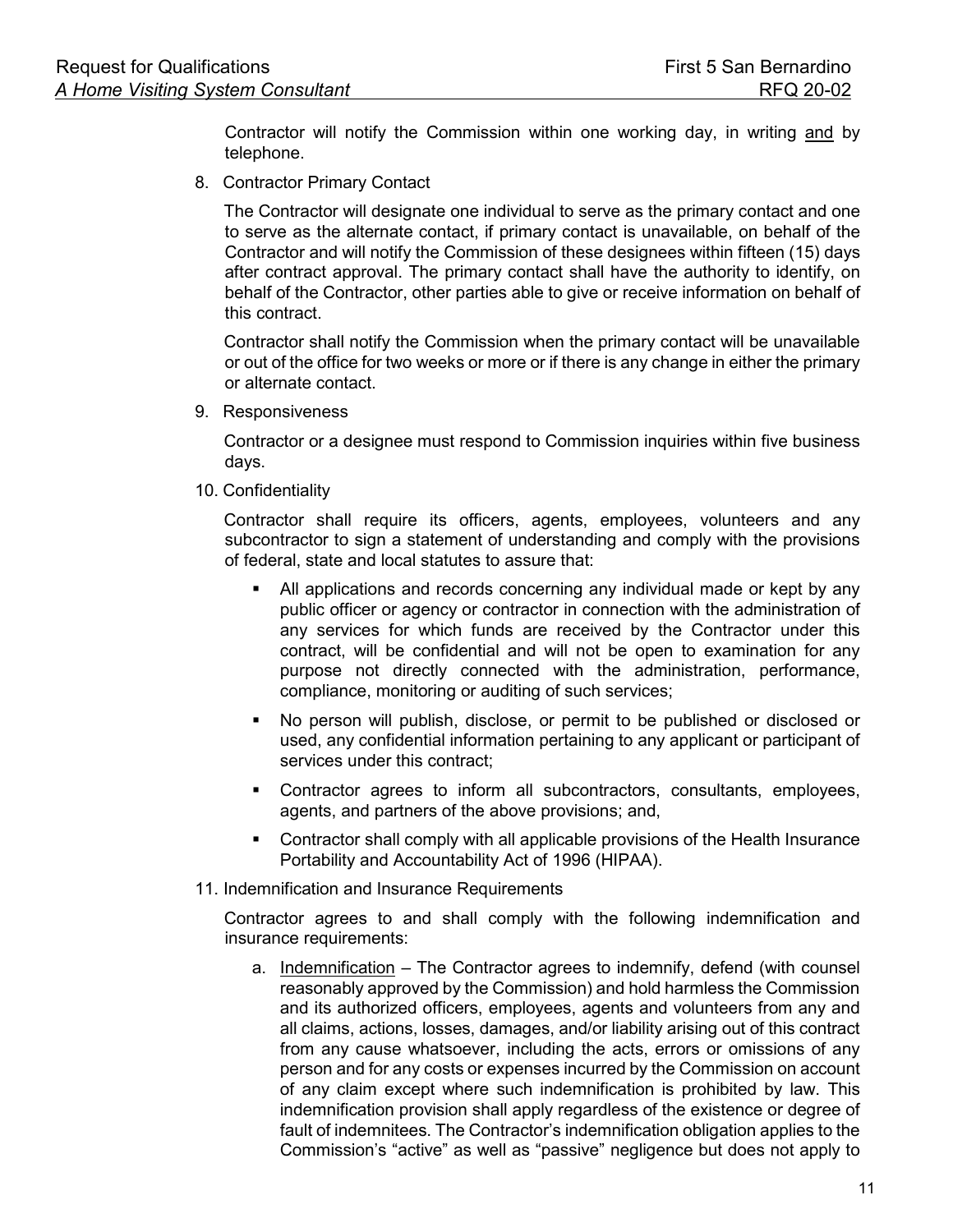the Commission's "sole negligence" or "willful misconduct" within the meaning of Civil Code Section 2782.

- b. Additional Insured All policies, except for the Workers' Compensation, Errors and Omissions and Professional Liability policies, shall contain endorsements naming the Commission and its officers, employees, agents and volunteers as additional insureds with respect to liabilities arising out of the performance of services hereunder. The additional insured endorsements shall not limit the scope of coverage for the Commission to vicarious liability but shall allow coverage for the Commission to the full extent provided by the policy. Such additional insured coverage shall be at least as broad as Additional Insured (Form B) endorsement form ISO, CG 2010.11 85.
- c. Waiver of Subrogation Rights The Contractor shall require the carriers of required coverages to waive all rights of subrogation against the Commission, its officers, employees, agents, volunteers, contractors and subcontractors. All general or auto liability insurance coverage provided shall not prohibit the Contractor and Contractor's employees or agents from waiving the right of subrogation prior to a loss or claim. The Contractor hereby waives all rights of subrogation against the Commission.
- d. Policies Primary and Non-Contributory All policies required herein are to be primary and non-contributory with any insurance or self-insurance programs carried or administered by the Commission.
- e. Severability of Interests The Contractor agrees to ensure that coverage provided to meet these requirements is applicable separately to each insured and there will be no cross liability exclusions that preclude coverage for suits between the Contractor and the Commission or between the Commission and any other insured or additional insured under the policy.
- f. Proof of Coverage The Contractor shall furnish Certificates of Insurance to the Commission Department administering the contract evidencing the insurance coverage, including endorsements, as required, prior to the commencement of performance of services hereunder, which certificates shall provide that such insurance shall not be terminated or expire without thirty (30) days written notice to the Department, and Contractor shall maintain such insurance from the time Contractor commences performance of services hereunder until the completion of such services. Within fifteen (15) days of the commencement of this contract, the Contractor shall furnish a copy of the Declaration page for all applicable policies and will provide complete certified copies of the policies and endorsements immediately upon request.
- g. Acceptability of Insurance Carrier Unless otherwise approved by Risk Management, insurance shall be written by insurers authorized to do business in the State of California and with a minimum "Best" Insurance Guide rating of "A- VII".
- h. Deductibles and Self-Insured Retention Any and all deductibles or selfinsured retentions in excess of \$10,000 shall be declared to and approved by Risk Management.
- i. Failure to Procure Coverage In the event that any policy of insurance required under this contract does not comply with the requirements, is not procured, or is canceled and not replaced, the Commission has the right but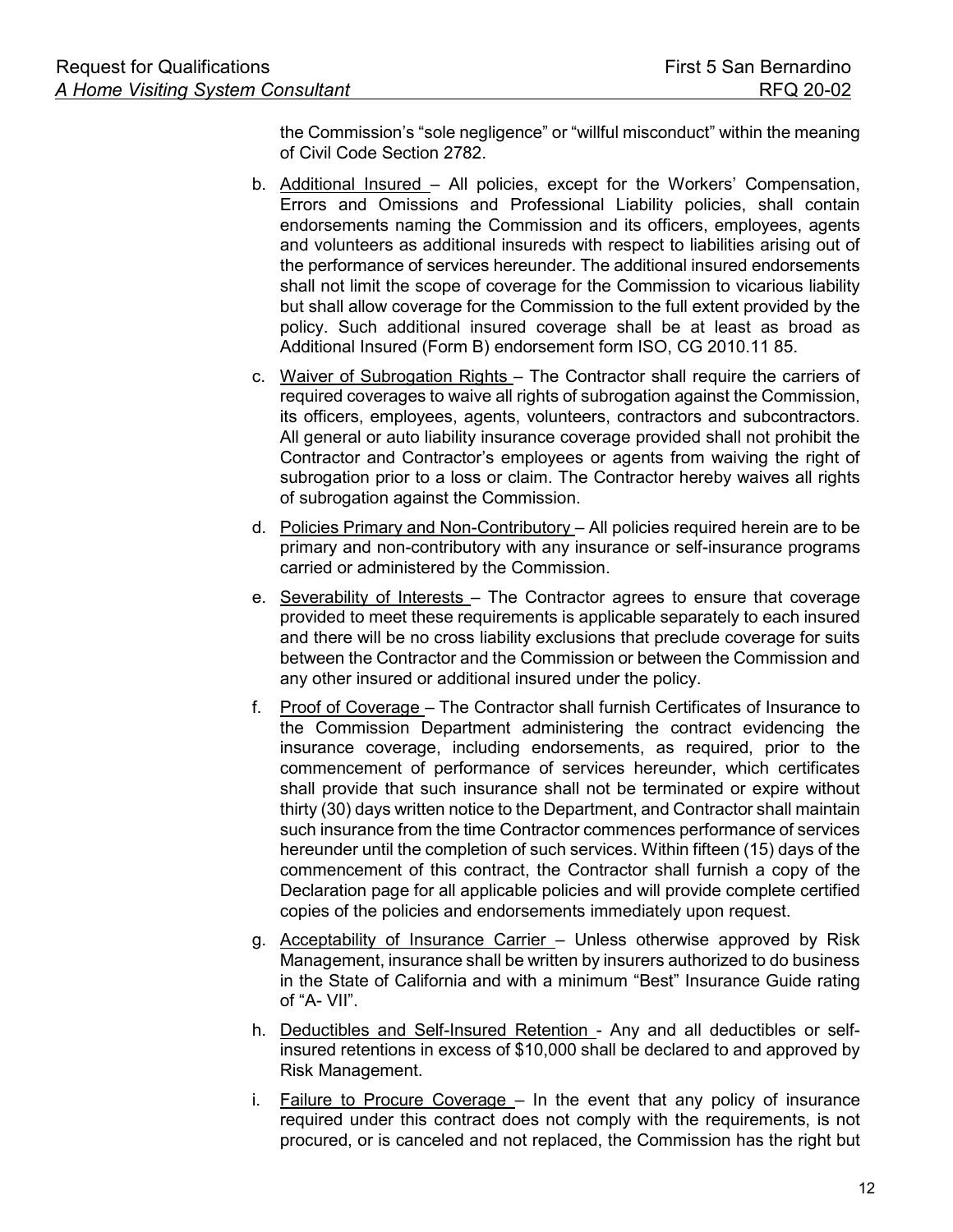not the obligation or duty to cancel the contract or obtain insurance if it deems necessary and any premiums paid by the Commission will be promptly reimbursed by the Contractor or Commission payments to the Contractor will be reduced to pay for Commission purchased insurance.

j. Insurance Review – Insurance requirements are subject to periodic review by the Commission. The Director of Risk Management or designee is authorized, but not required, to reduce, waive or suspend any insurance requirements whenever Risk Management determines that any of the required insurance is not available, is unreasonably priced, or is not needed to protect the interests of the Commission. In addition, if the Department of Risk Management determines that heretofore unreasonably priced or unavailable types of insurance coverage or coverage limits become reasonably priced or available, the Director of Risk Management or designee is authorized, but not required, to change the above insurance requirements to require additional types of insurance coverage or higher coverage limits, provided that any such change is reasonable in light of past claims against the Commission, inflation, or any other item reasonably related to the Commission's risk.

Any change requiring additional types of insurance coverage or higher coverage limits must be made by amendment to this contract. Contractor agrees to execute any such amendment within thirty (30) days of receipt.

Any failure, actual or alleged, on the part of the Commission to monitor or enforce compliance with any of the insurance and indemnification requirements will not be deemed as a waiver of any rights on the part of the Commission.

k. The Contractor agrees to provide insurance set forth in accordance with the requirements herein. If the Contractor uses existing coverage to comply with these requirements and that coverage does not meet the specified requirements, the Contractor agrees to amend, supplement or endorse the existing coverage to do so. The type(s) of insurance required is determined by the scope of the contract services.

Without in anyway affecting the indemnity herein provided and in addition thereto, the Contractor shall secure and maintain throughout the contract term the following types of insurance with limits as shown:

- 1. Workers' Compensation/Employers Liability A program of Workers' Compensation insurance or a state-approved, self-insurance program in an amount and form to meet all applicable requirements of the Labor Code of the State of California, including Employer's Liability with \$250,000 limits covering all persons including volunteers providing services on behalf of the Contractor and all risks to such persons under this contract.
- 2. If Contractor has no employees, it may certify or warrant to the Commission that it does not currently have any employees or individuals who are defined as "employees" under the Labor Code and the requirement for Workers' Compensation coverage will be waived by the Commission's Director of Risk Management.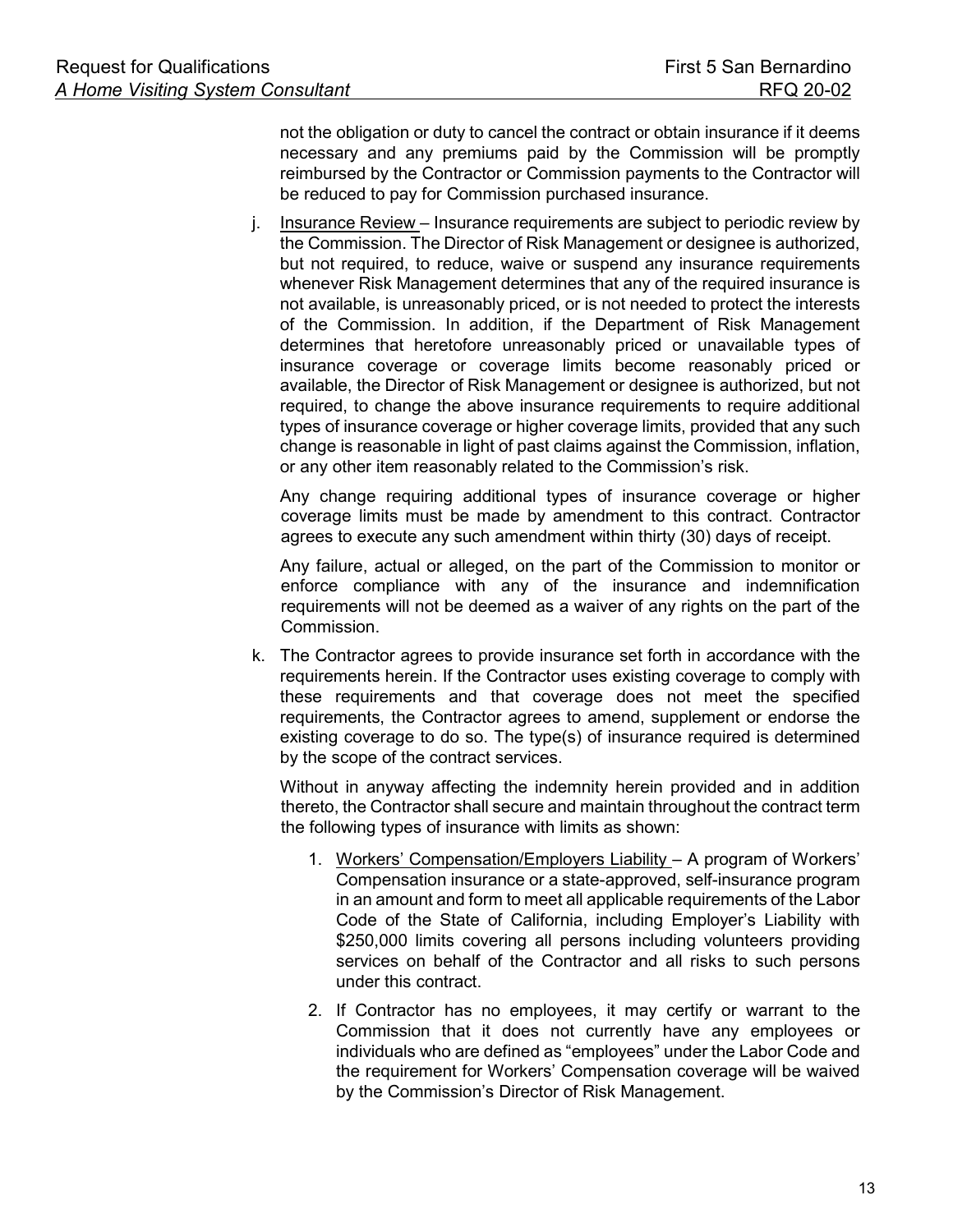- 3. With respect to Contractors that are non-profit corporations organized under California or Federal law, volunteers for such entities are required to be covered by Workers' Compensation insurance.
- 4. Commercial/General Liability Insurance The Contractor shall carry General Liability Insurance covering all operations performed by or on behalf of the Contractor providing coverage for bodily injury and property damage with a combined single limit of not less than one million dollars (\$1,000,000), per occurrence. The policy coverage shall include:
	- (1) Premises operations and mobile equipment.
	- (2) Products and completed operations.
	- (3) Broad form property damage (including completed operations).
	- (4) Explosion, collapse and underground hazards.
	- (5) Personal injury
	- (6) Contractual liability.
	- (7) \$2,000,000 general aggregate limit.
- 5. Automobile Liability Insurance Primary insurance coverage shall be written on ISO Business Auto coverage form for all owned, hired and non-owned automobiles or symbol 1 (any auto). The policy shall have a combined single limit of not less than one million dollars (\$1,000,000) for bodily injury and property damage, per occurrence.

If the Contractor is transporting one or more non-employee passengers in performance of contract services, the automobile liability policy shall have a combined single limit of two million dollars (\$2,000,000) for bodily injury and property damage per occurrence.

- 6. If the Contractor owns no autos, a non-owned auto endorsement to the General Liability policy described above is acceptable.
- 7. Umbrella Liability Insurance An umbrella (over primary) or excess policy may be used to comply with limits or other primary coverage requirements. When used, the umbrella policy shall apply to bodily injury/property damage, personal injury/advertising injury and shall include a "dropdown" provision providing primary coverage for any liability not covered by the primary policy. The coverage shall also apply to automobile liability.
- 8. Professional Liability Professional Liability Insurance with limits of not less than one million (\$1,000,000) per claim or occurrence and two million (\$2,000,000) aggregate limits

or **Errors and Omissions Liability Insurance with limits of not less than** one million (\$1,000,000) and two million (\$2,000,000) aggregate limits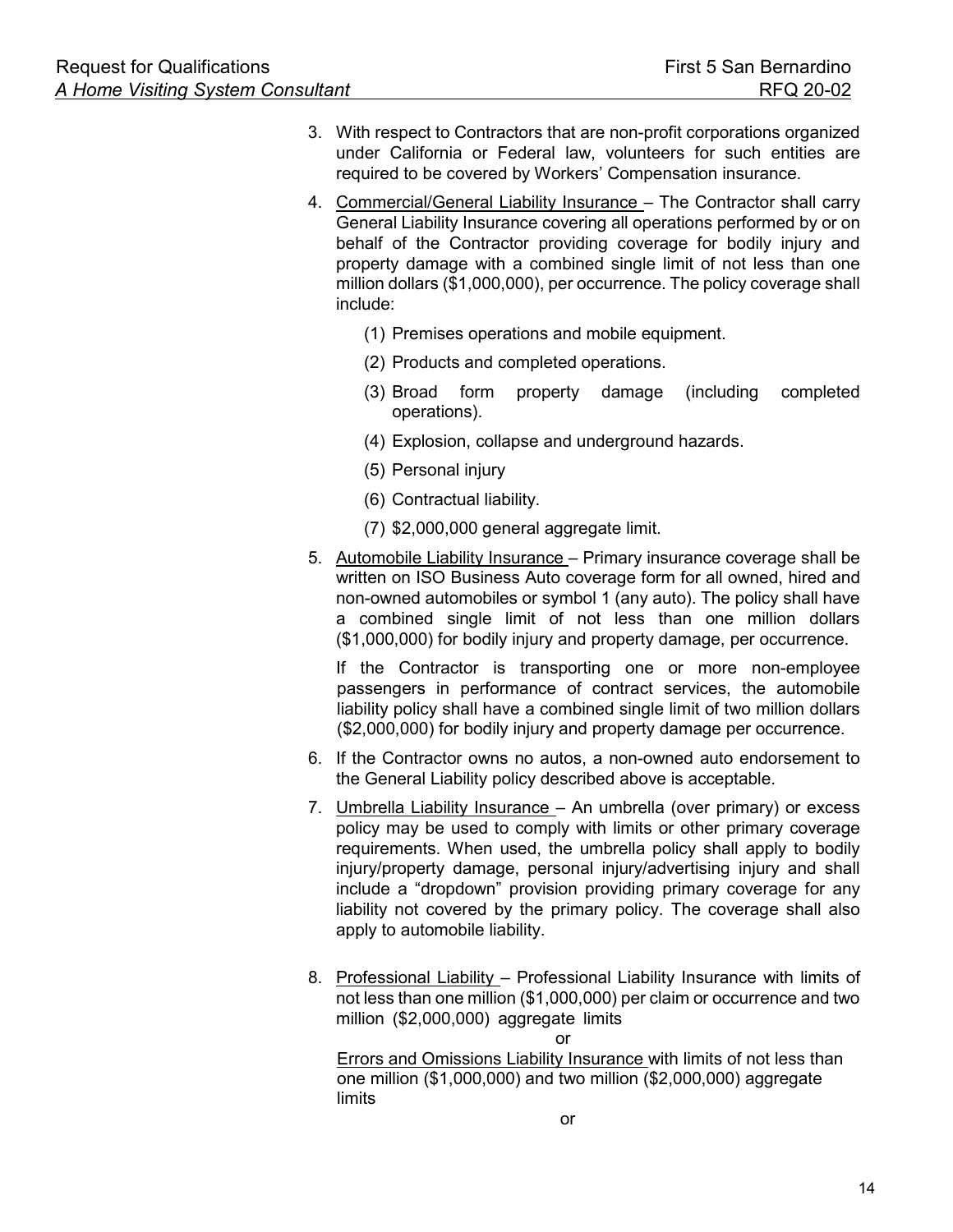Directors and Officers Insurance coverage with limits of not less than one million (\$1,000,000) shall be required for Contracts with charter labor committees or other not-for-profit organizations advising or acting on behalf of the County.

If insurance coverage is provided on a "claims made" policy, the "retroactive date" shall be shown and must be before the date of the start of the contract work. The claims made insurance shall be maintained or "tail" coverage provided for a minimum of five (5) years after contract completion.

- 9. Cyber Liability Insurance Cyber Liability Insurance with limits of no less than \$1,000,000 for each occurrence or event with an annual aggregate of \$2,000,000 covering privacy violations, information theft, damage to or destruction of electronic information, intentional and/or unintentional release of private information, alteration of electronic information, extortion and network security. The policy shall protect the involved County entities and cover breach response cost as well as regulatory fines and penalties
- 12. Licenses and Permits

Contractor shall comply with all applicable laws, statutes, ordinances, administrative orders, rules or regulations relating to its duties, obligations and performance under the terms of the Contract and shall procure all necessary licenses and permits required by the laws of the United States, State of California, San Bernardino County and all other appropriate governmental agencies, and agrees to pay all fees and other charges required thereby. Contractor shall maintain all required licenses during the term of this Contract. Contractor will notify the Commission immediately of loss or suspension of any such licenses and permits. Failure to comply with the provisions of this section may result in immediate termination of this Contract.

13. Contract Compliance/Equal Employment Opportunity

 Contractor agrees to comply with the provisions of all applicable Federal, State, and County Laws, regulations and policies relating to equal employment, including laws and regulations hereafter enacted. Contractor shall not unlawfully discriminate against any employee, applicant for employment, or service Participant(s) on the basis of race, national origin or ancestry, religion, sex, marital status, age, political affiliation, sexual orientation, or disability. Information on the above rules and regulations may be obtained from the Commission.

14. Attorney's Fees

 Contractor understands and agrees that any and all legal fees or costs associated with lawsuits concerning this Contract against the Commission shall be the Contractor's sole expense and shall not be charged as a cost under this Contract. In the event of any Contract dispute hereunder, each Party to this Contract shall bear its own attorney's fees and costs regardless of who prevails in the outcome of the dispute.

15. Ownership Rights

 The Commission shall have a royalty-free, non-exclusive and irrevocable license to publish, disclose, copy, translate, and otherwise use, copyright or patent, now and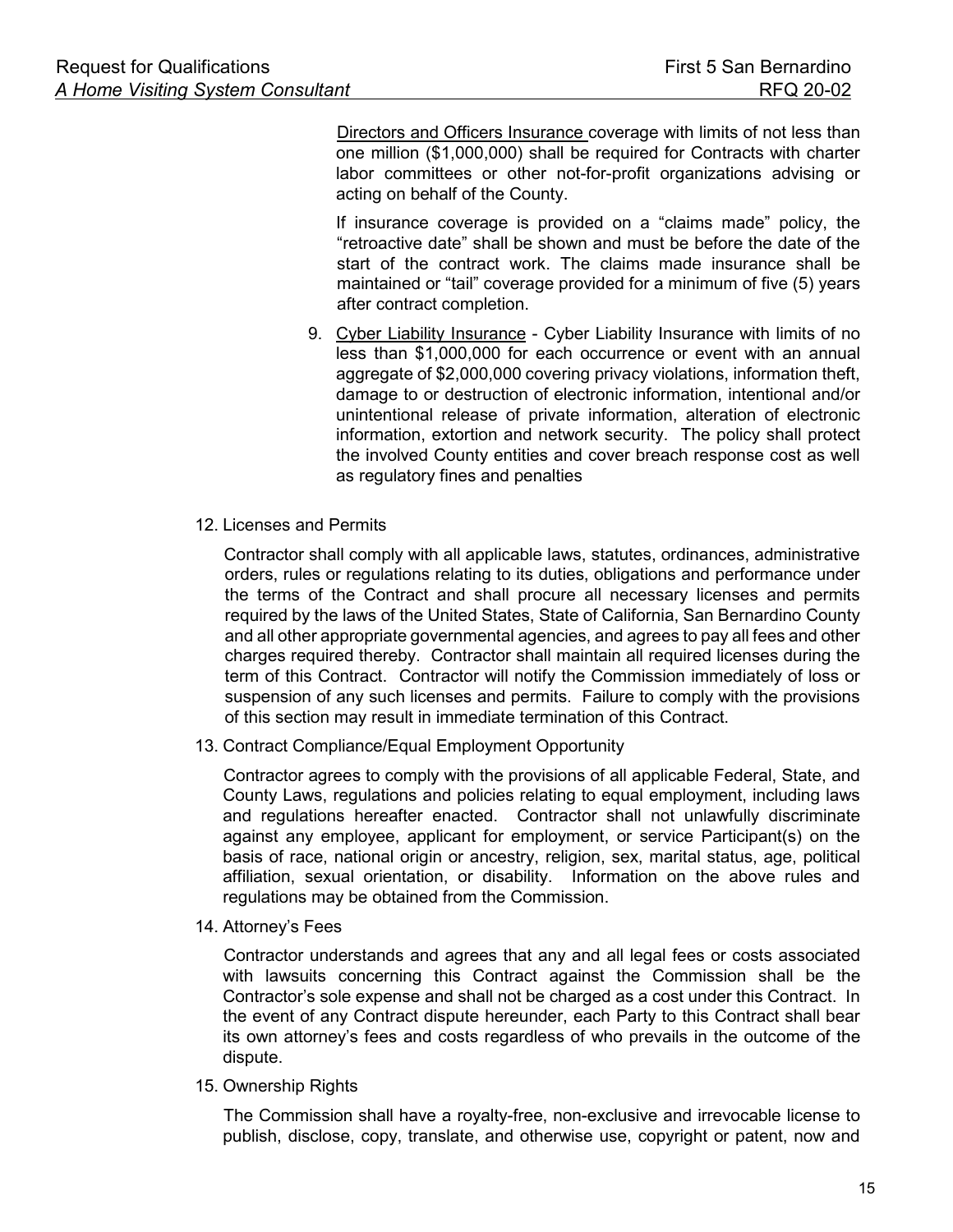hereafter, all reports, studies, information, data, statistics, forms, designs, plans, procedures, systems, and any other materials or properties developed under this contract including those covered by copyright, and reserves the right to authorize others to use or reproduce such material*.* 

16. Attribution

 Contractor shall properly acknowledge the Commission per the requirements stated in the First 5 San Bernardino Attribution Standards.

17. Pro-Children Act of 1994

Contractor will comply with Environmental Tobacco Smoke, also known as the ProChildren Act of 1994 (20 U.S.C. 6081 et seq.).

18. Environmental Requirements

In accordance with County Policy 11-08, the County prefers to acquire and use products with higher levels of post-consumer recycled content. Environmentally preferable goods and materials must perform satisfactorily and be available at a reasonable price. The County requires Contractor to use recycled paper for any printed or photocopied material created as a result of this Contract. Contractor is also required to use both sides of paper sheets for reports submitted to the County whenever practicable.

To assist the county in meeting the reporting requirements of the California Integrated Waste Management Act of 1989 (AB 939), Contractor must be able to annually report the County's environmentally preferable purchases. Contractor must also be able to report on environmentally preferable goods and materials used in the provision of their service to the County, utilizing a County approved form.

19. Air, Water Pollution Control, Safety and Health

Contractor shall comply with all air pollution control, water pollution, safety and health ordinances and statutes, which apply to the work performed pursuant to this Contract.

20. Debarment, Suspension, and Other Responsibility Matters

 As required by Executive Order 12549 [51 Fed. Reg. 6370 (Feb. 18, 1986)] and Debarment and Suspension, And Other Responsibility Matters (45 C.F.R., section 76):

- a. The Contractor certifies that it and any potential subcontractors:
	- 1) Are not presently debarred, suspended, proposed for debarment, declared ineligible, or voluntarily excluded from covered transactions (as defined at 45 C.F.R. section 76.200) by any federal department or agency;
	- 2) Have not within a three-year period preceding this application been convicted of or had a civil judgment rendered against them for commission of fraud or a criminal offense in connection with obtaining, attempting to obtain, or performing a public (federal, state, or local) transaction or contract under a public transaction, violation of federal or state antitrust statutes or commission of embezzlement, theft, forgery, bribery, falsification or destruction of records, making false statements, or receiving stolen property;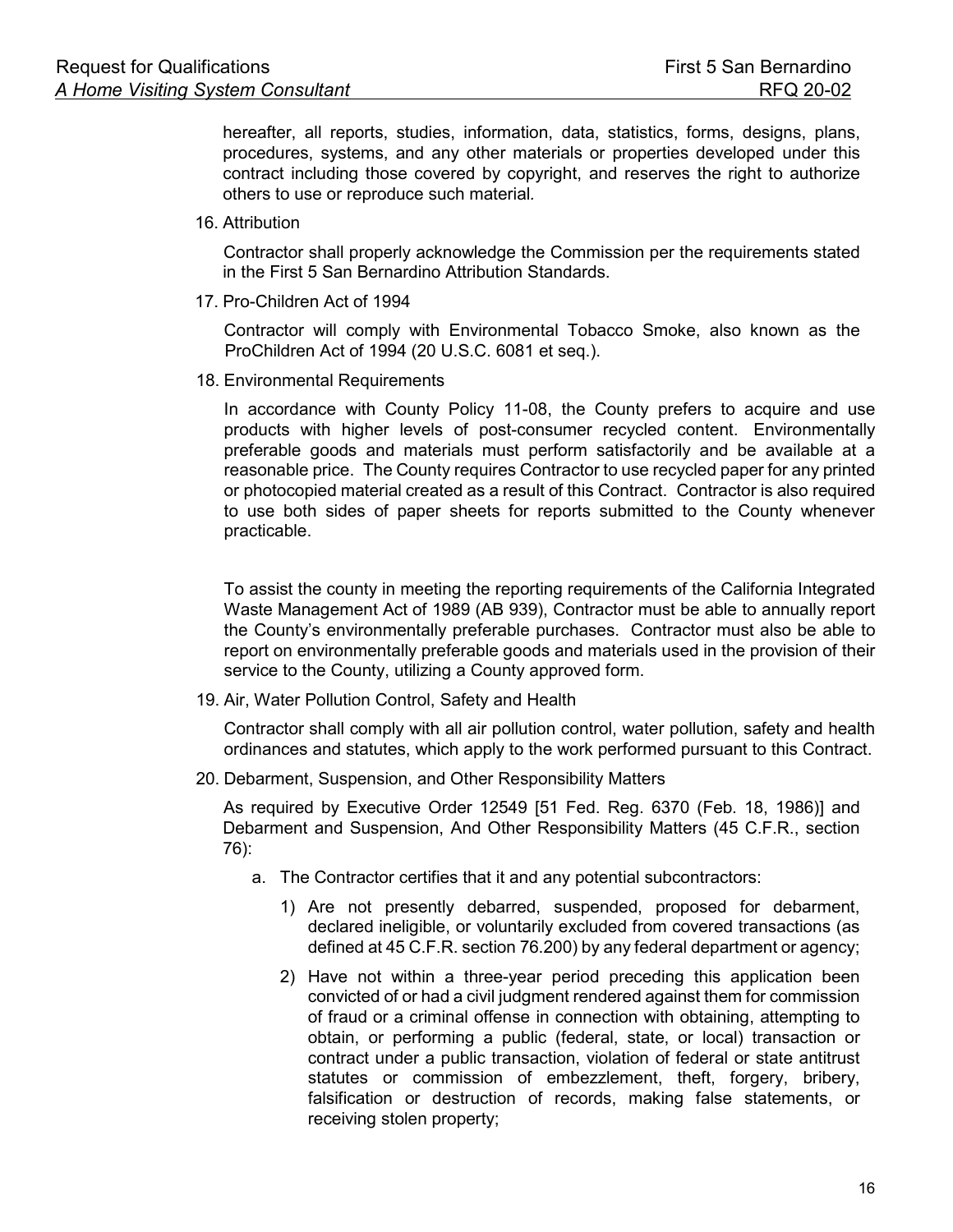- 3) Are not presently indicted for or otherwise criminally or civilly charged by a governmental entity (federal, state, or local) with commission of any of the offenses enumerated in paragraph (a) (2) of this certification; and
- 4) Have not within a three-year period preceding this application had one or more public transactions (federal, state, or local) terminated for cause or default; and
- 5) Where the Contractor is unable to certify as true any of the statements in this certification, he or she shall include an explanation in the proposal.

#### 21. Recycled Paper Products

The Commission has adopted a recycled product purchasing standards policy (11- 10), which requires contractors to use recycled paper for proposals and for any printed or photocopied material created as a result of a contract with the Commission. The policy also requires Contractors to use both sides of the paper sheets for reports submitted to the Commission whenever practicable.

#### B. Fiscal Provisions

1. Payment Provisions

The Commission will disburse funds on a fee for service/reimbursement payment process based on the contract budget amount for the applicable fiscal year.

Reimbursements under this Contract will be limited to the obligations and expenditures specified in the Project Budget, included in Attachment B.

Reimbursement will be limited to items as included in the Budget or as an approved modification and will not be provided for any charge resulting from an error, oversight or omission by Contractor.

Contractor will provide invoices monthly to the Commission within fifteen (15) working days of the month following services performed. The Commission reserves the right to disallow expenditures if the corresponding invoice is not provided to the Commission within sixty (60) days following the month in which services were performed.

2. EFT Payments

Contractor shall accept all payments from the Commission via electronic funds transfers (EFT) directly deposited into the Contractor's designated checking or other bank account. Contractor shall promptly comply with directions and accurately complete forms provided by the Commission required to process EFT payments.

3. Allowable Costs

Funds provided pursuant to this Contract shall be expended by Contractor in accordance with the Attachment B – Program Budget.

Such specified expenditures will be further limited to those that are considered both reasonable and necessary as determined by the Commission. Contractor agrees Commission may recover any payments for services or goods, including rental of facilities, which were not reasonable and necessary or which exceeded the fair market value. The recovery shall be limited to payments over and above reasonable or fair market amounts and any costs of recovery.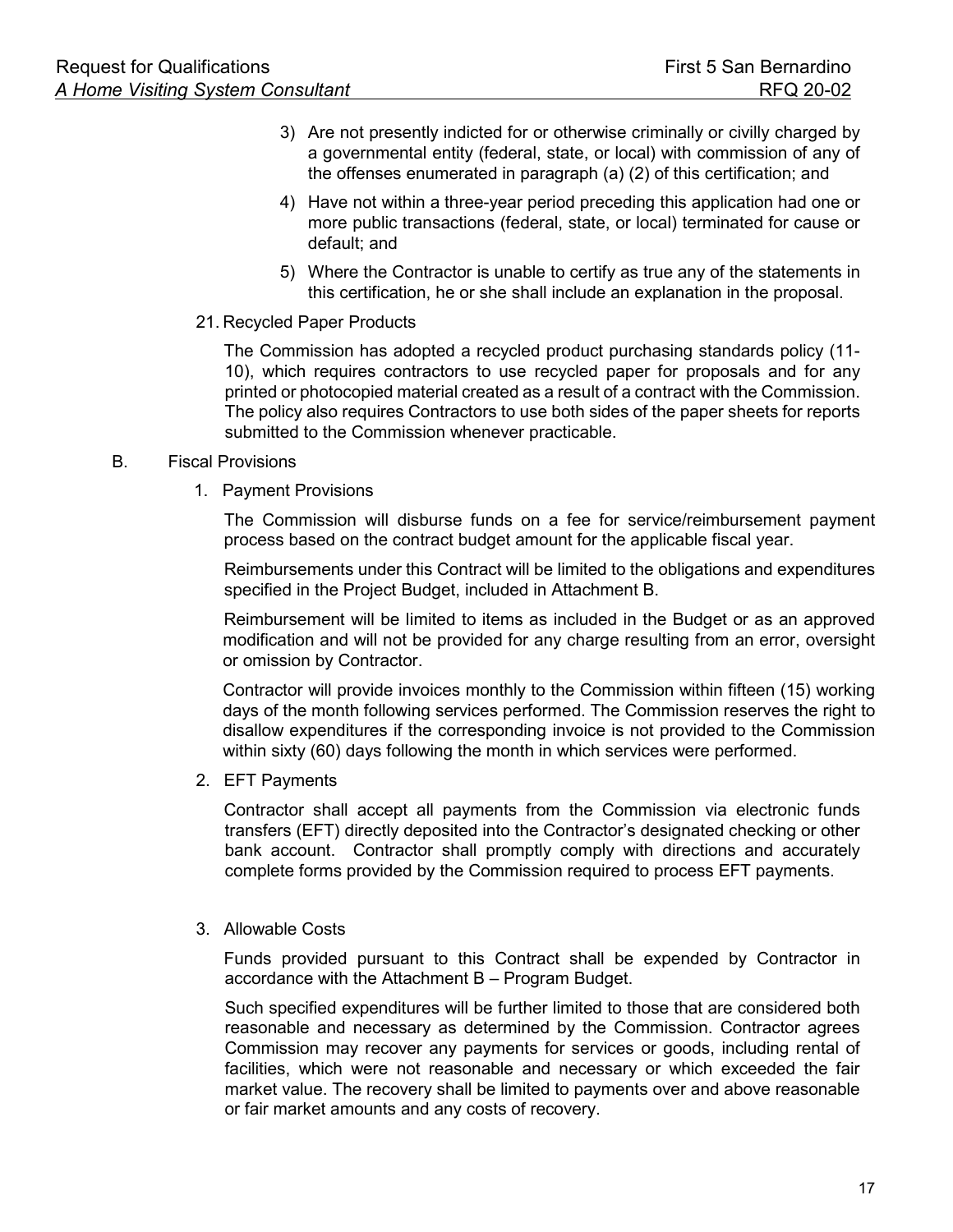The reasonable and allowable reimbursement rate for use of motor vehicles, travel expenses and food is based on the current IRS allowable rate.

Costs must be incurred only during the Contract term, except when specifically approved by the Commission. Contractor shall not use current year funds to pay prior or future year obligations. Contractor will not be reimbursed for expenditures incurred after the expiration or termination of this Contract.

Contractor shall obtain Commission approval for all overnight travel and out of State travel as it relates to services provided in this Contract. Reimbursement as it relates to pre-approved travel will be based on the Federal allowable rate. Request must be submitted in writing thirty (30) days in advance of travel date and travel must be approved in advance by the Program Manager.

Contractor shall adhere to the County's Travel Management Policy (8-02) when travel is pursuant to this contract and for which reimbursement is sought from the Commission. In addition, Contractor shall, to the fullest extent practicable, utilize local transportation services, including but not limited to Ontario Airport, for all such travel.

4. Supplanting of Funds

In accordance with the Commission's Supplantation Policy, Contractor shall not supplant any Federal, State or County funds intended for the purposes of this contract with any funds made available under this contract. Contractor shall not claim reimbursement from Commission for, or apply sums received from Commission with respect to that portion of its obligations, which have been paid by another source of revenue. Contractor agrees that it will not use funds received pursuant to this contract, either directly or indirectly, as a contribution or compensation for purposes of obtaining State funds under any State program or County funds under any County programs without prior written approval of the Commission.

5. Payment of Taxes

Commission is not liable for the payments of any taxes, other than applicable sales or use tax, resulting from this Contract however designated, levied or imposed, unless Commission would otherwise be liable for the payment of such taxes in the course of its normal business operations.

6. Availability of Records

All records pertaining to service delivery and all fiscal, statistical and management books and records shall be available for examination and audit by the Commission, and State representatives for a period of five years after final payment under the Contract or until all pending Commission and State audits are completed, whichever is later.

7. Assistance by Contractor

 Contractor shall provide all reasonable facilities and assistance for the safety and convenience of Commission's representatives in the performance of their duties. All inspections and evaluations shall be performed in such a manner as will not unduly delay the work of the Contractor.

- C. Correction of Performance Deficiencies and Termination
	- 1. Failure by Contractor to comply with any of the provisions, covenants, requirements, or conditions of this contract shall be a material breach of this contract. In such event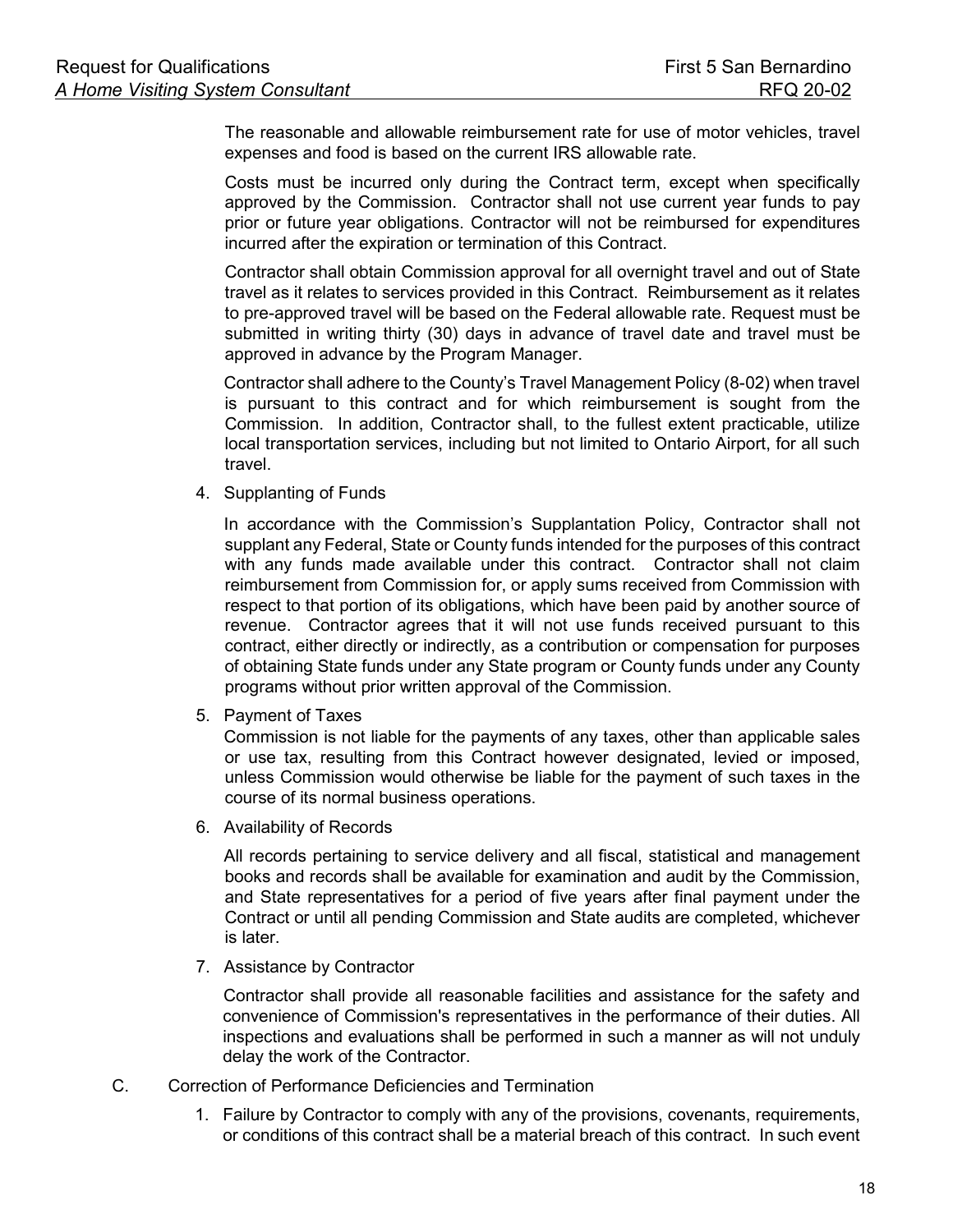the Commission, in addition to any other remedies available at law, in equity, or otherwise specified in this contract, may:

- Afford Contractor a time period within which to cure the breach, which period shall be established at the sole discretion of the Executive Director; and/or
- **Request Contractor provide and implement an action plan to correct breach** within a reasonable timeframe; and/or
- Discontinue reimbursement to the contractor for and during the period in which the Contractor is in breach, which reimbursement shall not be entitled to later recovery; and/or;
- Withhold funds pending duration of the breach; and/or
- Offset against any monies billed by the Contractor but yet unpaid by the Commission those monies disallowed pursuant to bullet 3 of this paragraph; and/or
- Immediately terminate this contract with just cause and be relieved of the payment of any consideration to the Contractor should the Contractor fail to perform the covenants herein contained at the time and in the manner herein provided. In the event of such termination, the Commission may proceed with the work in any manner deemed proper by the Commission. The cost to the Commission shall be deducted from any sum due to the contractor under this Contract and the balance, if any, shall be paid by the Contractor upon demand.
- 2. The Executive Director, on behalf of the Commission, shall give Contractor notice of any action pursuant to this paragraph, which notice shall be effective when given.
- 3. The Executive Director is authorized to exercise Commission's rights with respect to initiating any remedies or termination of this contract in his/her sole discretion and to give notice as set forth below in this Contract.

# **VI. NONDISCRIMINATION**

A. General

Contractor agrees to serve all clients without regard to race, color, gender, gender identity, religion, marital status, national origin, age, sexual orientation, or mental or physical handicap or disability pursuant to the Civil Rights Act of 1964, as amended (42 U.S.C., Section 2000d), Executive Order No. 11246, September 24, 1965, as amended, Title IX of the Education Amendments of 1972, and Age Discrimination Act of 1975.

Contractor shall not engage in any unlawful discriminatory practices in providing services, employment of personnel, or in any other respect on the basis of race, color, gender, gender identity, religion, marital status, national origin, age, sexual orientation, or mental or physical handicap or disability.

B. Americans with Disabilities Act/Individuals with Disabilities

Contractor agrees to comply with the Americans with Disabilities Act of 1990 (42 U.S.C. 12101 et seq.) which prohibits discrimination on the basis of disability, as well as all applicable Federal and State laws and regulations, guidelines and interpretations issued pursuant thereto. Contractor shall report to the applicable Commission Staff if its offices/facilities have accommodations for people with physical disabilities, including offices, exam rooms, and equipment.

C. Employment and Civil Rights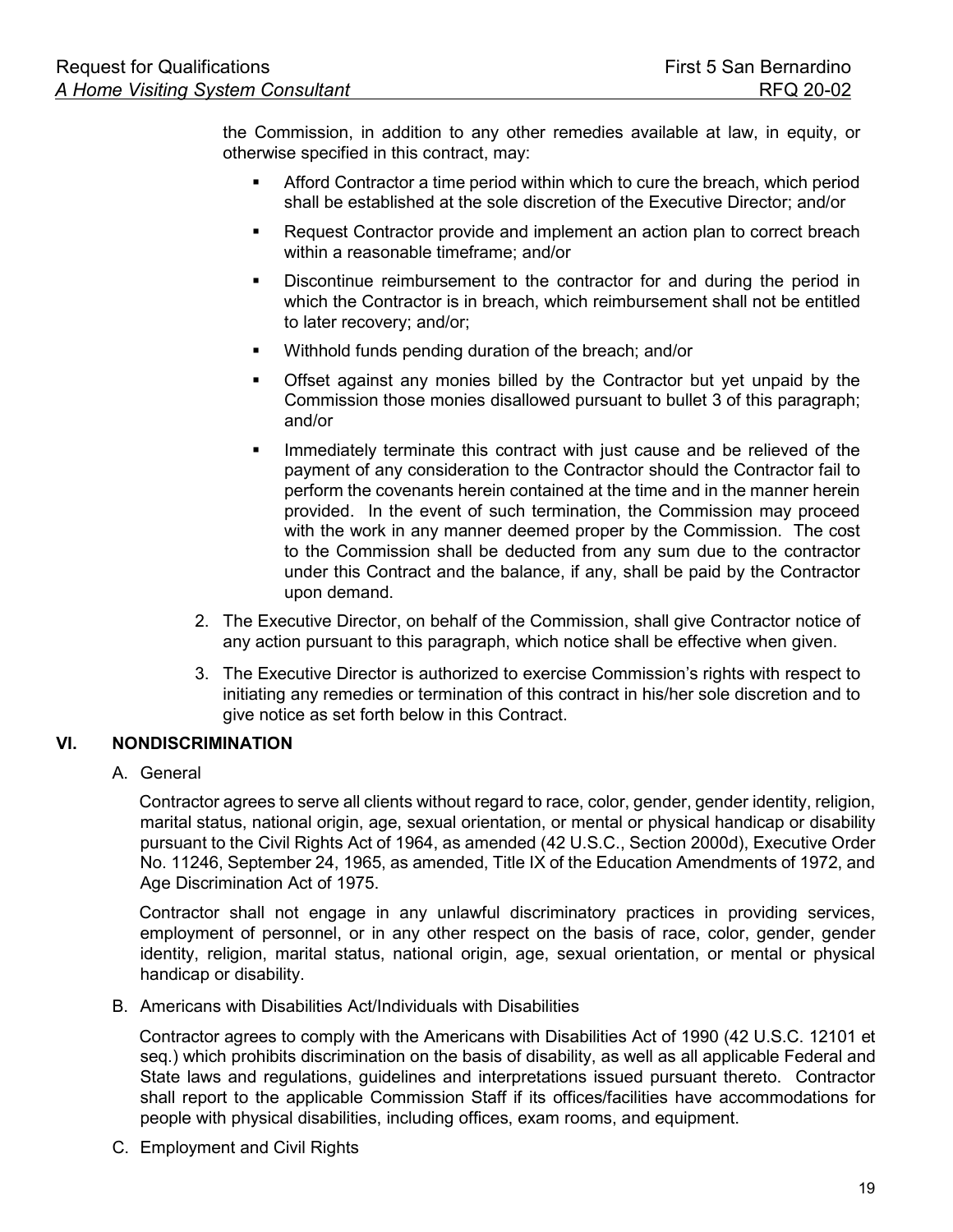Contractor agrees to and shall comply with the County's Equal Employment Opportunity Program and Civil Rights Compliance requirements:

1. Equal Employment Opportunity Program

Contractor agrees to comply with the provisions of the Equal Employment Opportunity Program of the County of San Bernardino and rules and regulations adopted pursuant thereto: Executive Orders 11246, 11375, 11625, 12138, 12432, 12250, and 13672; Title VII of the Civil Rights Act of 1964 (and Division 21 of the California Department of Social Services Manual of Policies and Procedures and California Welfare and Institutions Code, Section 10000); the California Fair Employment and Housing Act; and other applicable Federal, State, and County laws, regulations and policies relating to equal employment or social services to welfare recipients, including laws and regulations hereafter enacted.

2. Civil Rights Compliance

Contractor shall develop and maintain internal policies and procedures to assure compliance with each factor outlined by State regulation. Consistent with the requirements of applicable Federal or State law, the Contractor shall not engage in any unlawful discriminatory practices in the admission of beneficiaries, assignments of accommodations, treatment, evaluation, employment of personnel or in any other respect on the basis of race, color, gender, religion, marital status, national origin, age, sexual preference or mental or physical disabilities. The Contractor shall comply with the provisions of Section 504 of the Rehabilitation Act of 1973, as amended, pertaining to the prohibition of discrimination against qualified individuals with disabilities in all federally assisted programs or activities, as detailed in regulations signed by the Secretary of the United States Department of Health and Human Services, effective June 2, 1977, and found in the Federal Register, Volume 42, No. 86, dated May 4, 1977. The Contractor shall include the nondiscrimination and compliance provisions of this Contract in all subcontracts to perform work under this Contract.

D. Sexual Harassment

Contractor agrees that clients have the right to be free from sexual harassment and sexual contact by all staff members and other professional affiliates.

#### . **VII. IMPROPER CONSIDERATION**

Consultant shall not offer (either directly or through an intermediary) any improper consideration such as, but not limited to, cash, discounts, service, the provision of travel or entertainment, or any items of value to any officer, employee or agent of the Commission in an attempt to secure favorable treatment regarding this RFQ.

The Commission, by written notice, may immediately reject any submission or terminate any Contract if it determines that any improper consideration as described in the preceding paragraph was offered to any officer, employee or agent of the Commission with respect to the submission and award process or any solicitation for consideration was not reported. This prohibition shall apply to any amendment, extension or evaluation process once a Contract has been awarded.

Consultant shall immediately report any attempt by a Commission officer, employee or agent to solicit (either directly or through an intermediary) improper consideration from Consultant. The report shall be made to the supervisor or manager charged with supervision of the employee or to the Commission Administrative Office. In the event of a termination under this provision, the Commission is entitled to pursue any available legal remedies.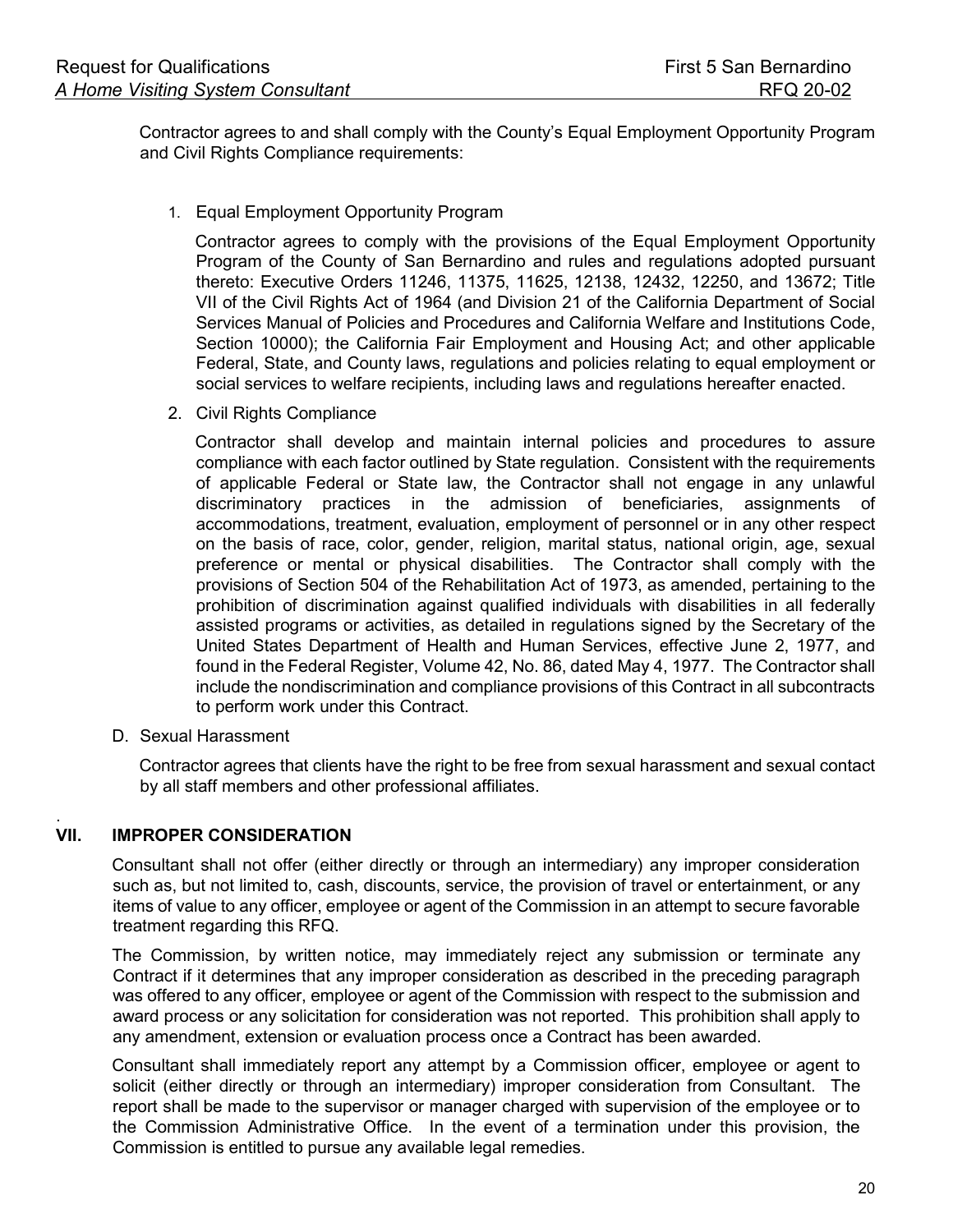# **VIII. DISCLOSURE OF CRIMINAL AND CIVIL PROCEEDINGS**

The Commission reserves the right to request the information described herein from the Consultant selected for contract award. Failure to provide the information may result in a disqualification from the selection process and no award of contract to the Consultant. The Commission also reserves the right to obtain the requested information by way of a background check performed by an investigative firm. The selected Consultant also may be requested to provide information to clarify initial responses. Negative information provided or discovered may result in disqualification from the selection process and no award of contract.

The selected Consultant may be asked to disclose whether the firm or any of its partners, principals, members, associates or key employees (as that term is defined herein), within the last ten years, has been indicted on or had charges brought against it or them (if still pending) or convicted of any crime or offense arising directly or indirectly from the conduct of the firms business, or whether the firm, or any of its partners, principals, members, associates or key employees, has within the last ten years, been indicted on or had charges brought against it or them (if still pending) or convicted of any crime or offense involving financial misconduct or fraud. If the response is affirmative, the Consultant will be asked to describe any such indictments or charges (and the status thereof), convictions and the surrounding circumstances in detail.

In addition, the selected Consultant may be asked to disclose whether the firm, or any of its partners, principals, members, associates or key employees, within the last ten years, has been the subject of legal proceedings as defined herein arising directly from the provision of services by the firm or those individuals. "Legal proceedings" means any civil actions filed in a court of competent jurisdiction, or any matters filed by an administrative or regulatory body with jurisdiction over the firm or the individuals. If the response is affirmative, the Consultant will be asked to describe any such legal proceedings (and the status and disposition thereof) and the surrounding circumstances in detail.

For the purposes of this provision, "key employees" includes any individuals providing direct service to the Commission. "Key employees" do not include clerical personnel providing service at the Consultant's offices or locations.

# **IX. QUALIFICATIONS SUBMISSION**

- A. General
	- 1. All interested and qualified groups or individuals are invited to submit their qualifications for consideration. The qualified group or individual with prior experience working with a First 5 Commission is preferred. Submission of such qualifications indicates that the RFQ has been read and the entire contents of this RFQ are understood, including all attachments and addendums (as applicable) and agrees that all requirements of this RFQ have been satisfied
	- 2. Qualifications must be submitted in the format and sequence described in this Section. Qualifications are to be prepared and submitted in such a way as to provide a straightforward, concise description of capabilities to satisfy the requirements of this RFQ. Emphasis should be concentrated on conformance to the RFQ instructions, responsiveness to the RFQ requirements, and on completeness and clarity of content
	- 3. Qualifications submissions must be complete in all respects as required in this Section. Qualifications submissions may not be considered if they are conditional or incomplete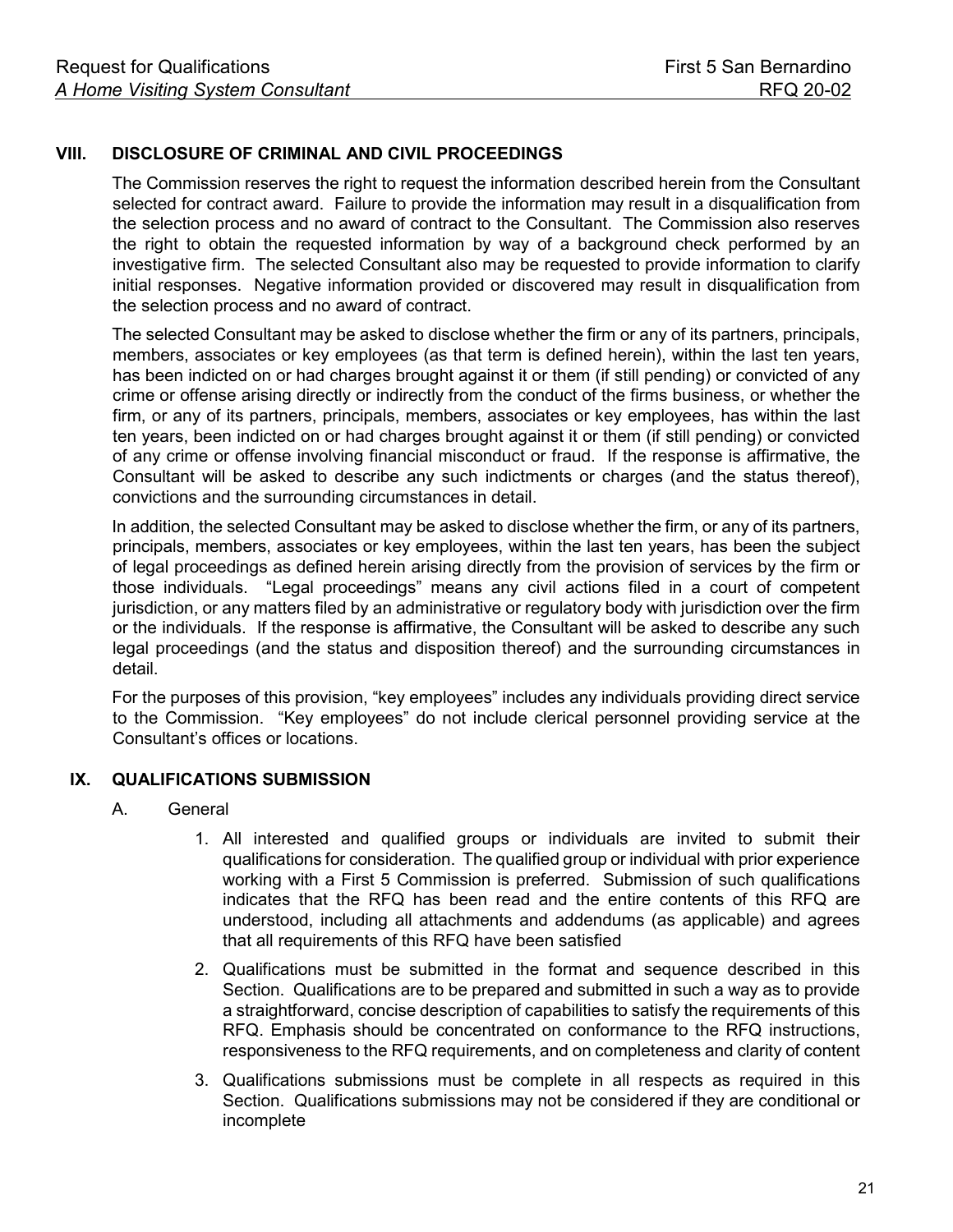- 4. Qualifications submissions must be received at the designated location, specified in Section II, Paragraph D – Correspondence, no later than the date and time specified in Section II, Paragraph E – Qualifications Submission Deadline
- 5. All qualifications submissions and materials submitted become the property of the **Commission**
- B. Procedures for Submitting Qualifications Packet
	- 1. Please submit one (1) Qualifications Packet electronically, in PDF format via email.
	- 2. The electronic PDF submission must be titled with the Consultants Name and "RFQ 20- 02 A Home Visiting System Consultant".
	- 3. Qualifications submissions must be submitted in a 8 1/2" by 11" format with no less than 1/2" top, bottom, left and right margins. Font size must be no more than 12 characters per inch. Each page, including attachments and exhibits, must be clearly and consecutively numbered at the bottom center of the page.
- C. Submission and Sequence Format

Response to this RFQ must be submitted in the following **sequence and format**:

- 1. Cover Letter
- 2. Table of Contents
- 3. Corporate/Company/Agency Profile
- 4. Description of Services
- 5. Cost Proposal
- 6. Credential/Resumes/Certifications/Licenses
- 7. Recommendations
- 8. Evidence of Insurability/Business Licenses
- 9. Financial Information
- 10. Clarification/Exceptions/Deviations
- 11. Statement of Certification (Attachment A)
- 12. Local Preference Policy Form (Attachment B)
- 1. Cover Letter Include a cover letter, on letterhead stationary, signed by a duly authorized officer, employee, or agent of the Bidder submitting the proposal, which must include the following information:
	- a. A statement that the Bidder is submitted in response to the Request for Qualifications for A Home Visiting System Consultant RFQ 20-02.
	- b. A statement indicating which individuals, by name, title, address, and phone number, are authorized to negotiate with the Commission on behalf of the Bidder.
	- c. A statement certifying that the undersigned, under penalty of perjury, is an agent authorized to submit bids on behalf of the Bidder.
	- d. A list of Former Commission Administrative Officials (as defined in Section V. A.4.) affiliated with the organization/firm. If none, so state.
- 2. Table of Contents A complete table of contents for the entire qualifications submission with respective page numbers opposite each topic listed above. Submission packet should follow the sequence of the table of contents.
- 3. Corporate/Company/Agency Profile This section is designed to establish the bidder as an entity with the ability and experience to operate the project as specified in the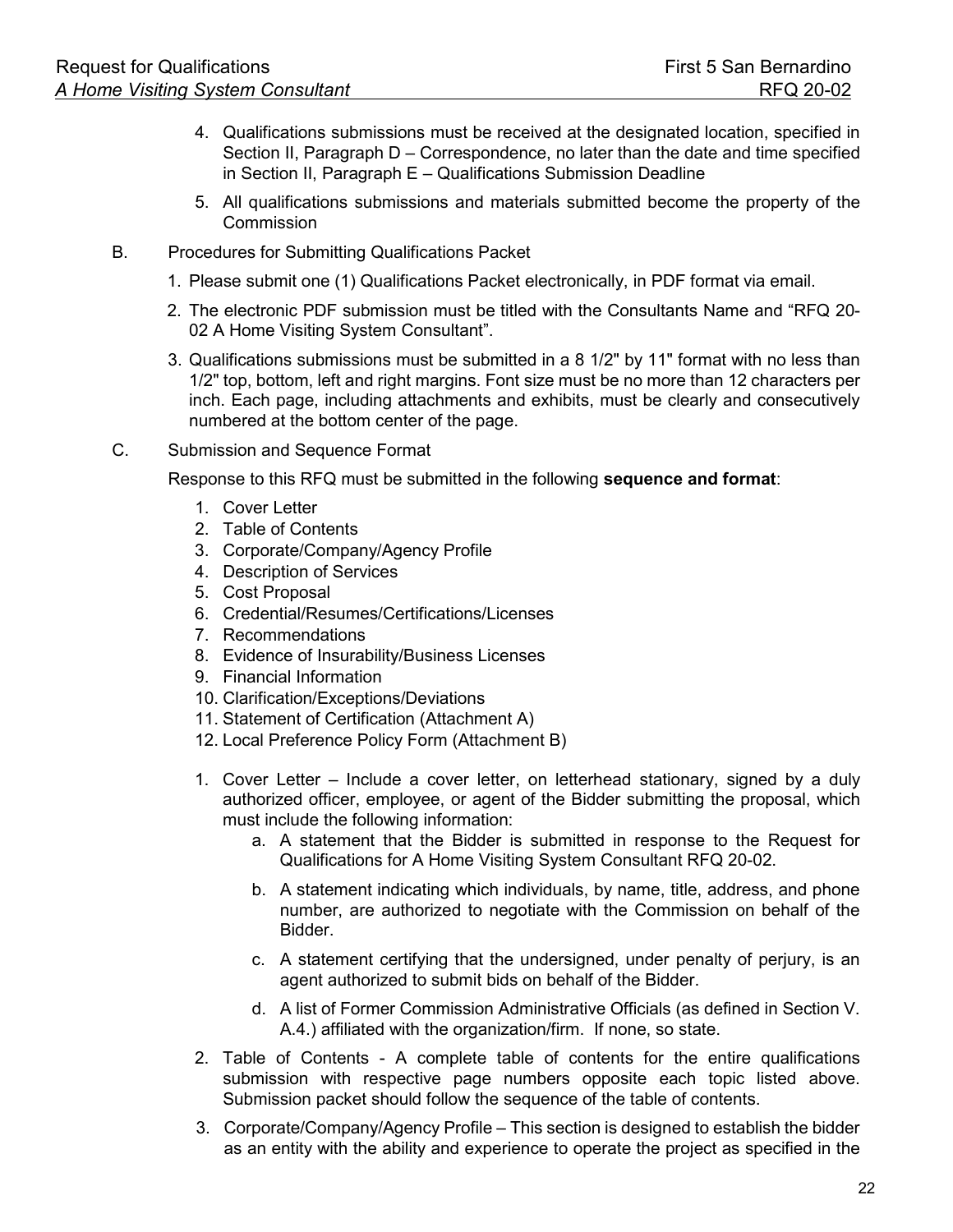RFQ. The Corporate/Company/Agency Profile should be concise and clear, and include descriptive information regarding service delivery. The following information must be provided as follows:

- a. Business name and legal business status (i.e., partnership, corporation, etc.);
- b. Proof of non-profit status, if applicable;
- c. Corporate/Company/Agency overview of services or activities performed include:
	- i) The history of the bidder's firm include a brief history of the firm.
	- ii) The number of years in business under the present business name, as well as prior business names.
	- iii) Number of years experience providing the proposed, equivalent, or related services.
	- iv) Corporate/Company/Agency hierarchy (President, Vice President, Company Officers, etc.) and organizational chart.
	- v) Company size, number of staff, and proposed number of staff to provide services.
	- vi) Location of the office from which the work under this contract will be provided and the staff allocation at that office.
- d. Whether the bidder holds controlling or financial interests in any other organization, or is owned or controlled by any other person or organization, if none, so state.
- 4. Description of Services All qualifications submissions must include a detailed description of the services to be rendered, including but not limited to the following:

A written general understanding to the requirements in the scope of services as detailed in the RFQ, Section IV., A-B, including:

- i) Provide a work plan or description of how the work will be performed.
- ii) Give precise detail on your project reporting mechanisms. Include:
	- 1) A complete description of how the interaction between the bidder's company and the Commission will take place to ensure that the services are performed and to the Commission's satisfaction, including resolving problems that may be encountered during the project.
	- 2) Time of work; detail timeframe and phases of work.
	- 3) Describe the bidder's company policies regarding this project to ensure proper compliance and quality assurance.
	- 4) Provide the bidder's company background checking procedures and company utilized.
- iv) Indicate whether or not the bidder will subcontract portion(s) of the work. If so, indicate the name of the subcontractor and the portion of the work which will be subcontracted.
- 5. Cost Proposal In this section, please complete and include a cost proposal and narrative describing expenditures appropriate to the deliverables outlined in the Scope of Services. Bidders may also include any other documents as information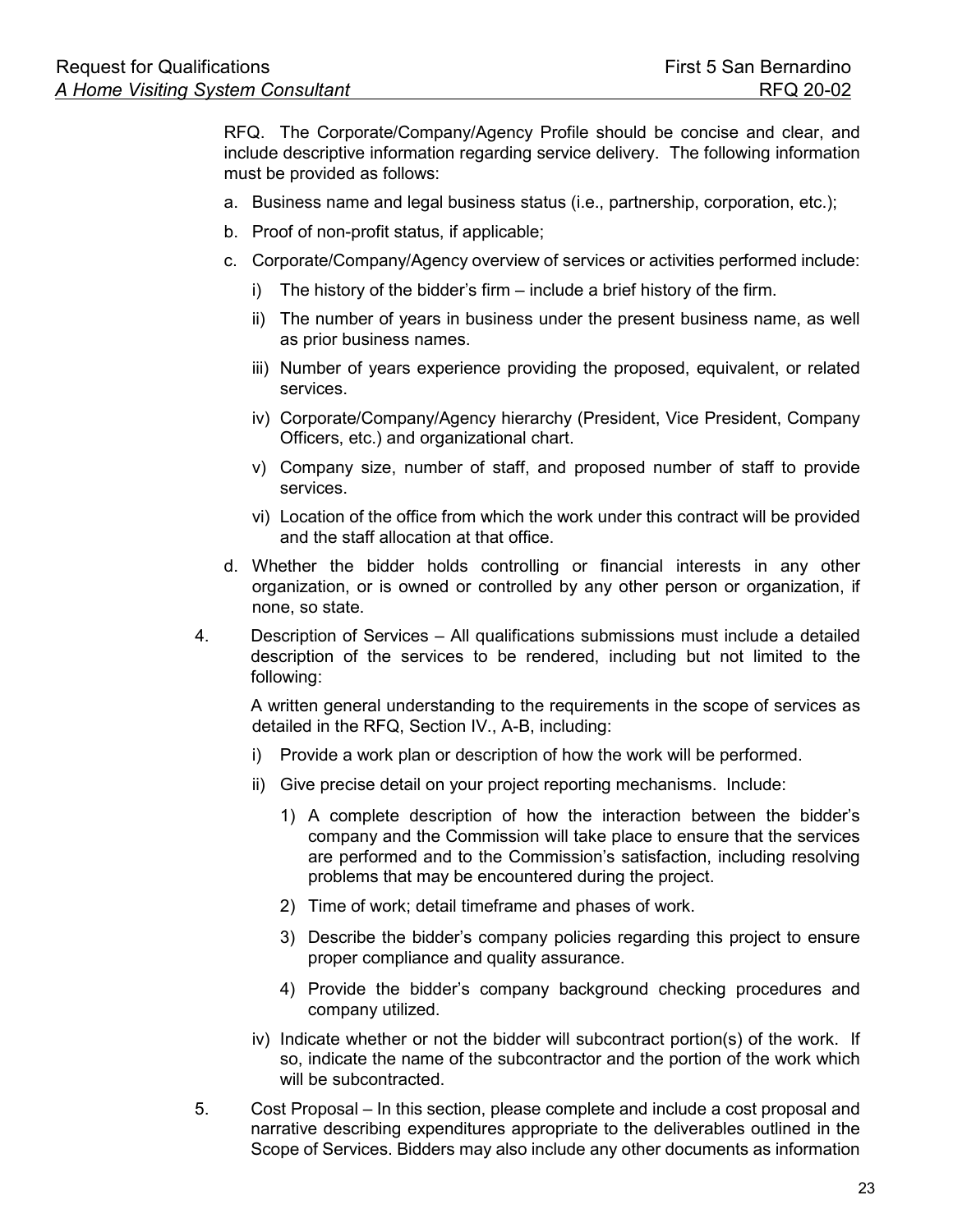to further explain the proposed costs. Proposals must fully describe all costs to charges to Commission as part of this project. Bidders must fully explain inclusive blended rates, which include all of the bidder's project-related or supported expenses.

Describe how costs will be controlled and properly identified to the specific tasks, while providing a high quality of services, high level of integrity and outcomes.

6. Credentials/Resumes/Certifications/Licenses – This section shall state the person(s) responsible for administering or providing the services. Identify the project manager and include his/her position, responsibilities, qualifications/experience, and a copy of his/her certification or licenses held, if applicable.

Bidder shall specifically provide the following information on all employees to be providing the service:

- Description of Education
- General experience
- Experience or education related to the RFQ project
- Any other information, which will assist in qualifications
- 7. Recommendations All Bidders must include present and past performance information with a minimum of three (3) letters of recommendations. Each reference shall include:
	- Dates of work performed
	- Current contact person, company, address, email and telephone number for each reference identified
	- Describe recent similar projects that are equivalent to the Commission. These experiences must show the qualifications of the Bidder's capabilities to complete the Commission's requirements. Provide a summary of the scope of services performed for these other projects.

Letters of recommendation must clearly correlate their performance with the requirements of this RFQ.

- 8. Evidence of Insurability/Business Licenses All Bidders shall submit evidence of all required insurance. An Accord cover page will suffice and if awarded the contract, the Bidder has ten (10) calendar days to produce the required insurances, including a certified endorsement naming the Commission as additionally insured. The Bidder shall certify to the possession of any and all current required licenses or certifications. Do not purchase additional insurance until this bid has been awarded. Provide a copy of **current** business license or other applicable licenses.
- 9. Financial Statement The Bidder must submit financial statements (**balance sheet and income statement**) for its business that are dated no more than twelve (12) months prior to the date of the proposal submission and cover a period of at least one (1) year. These statements should clearly identify the financial status and condition of the Bidder's entire business entity. Please place in a separate envelope and mark "confidential," if your firm requires this to be kept confidential. The Commission does not guarantee that the financials submitted will be kept confidential.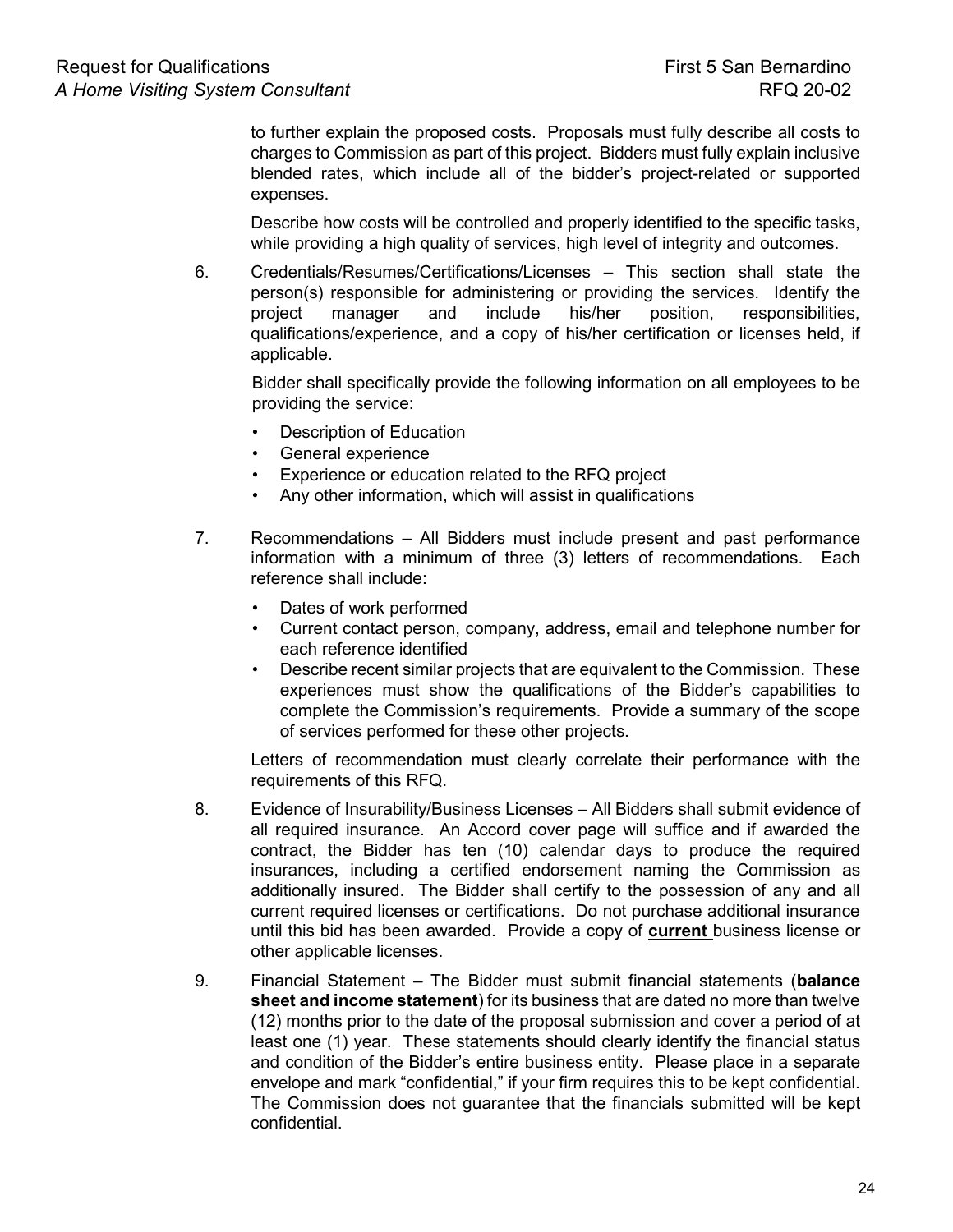- 10. Clarification, Exceptions or Deviations All bidder(s) shall describe any exception or deviation from requirements of the RFQ. Each clarification exception or deviation must be clearly identified. If your firm has no clarification, exception or deviation, a statement to that affect shall be included in this section. The following contractual terms are nonnegotiable:
	- Indemnification
	- All insurance terms
	- **Termination**
	- Ownership/Use of Contract Materials and Products (if applicable)
	- Disputes
	- Governing Law
- 11. Local Preference Policy Form (Attachment A) Complete and include Attachment A in your response to this RFQ.
- 12. Statements of Certifications (Attachment B) Complete and include Attachment B in your response to this RFQ.

# X. **QUALIFICATIONS EVALUATION AND SELECTION**

A. Evaluation Process

All qualifications submissions will be subject to a standard review process developed by the Commission. A primary consideration shall be the effectiveness of the Consultant(s) in the delivery of comparable or related services based on demonstrated performance.

B. Evaluation Criteria

All qualifications submissions will be subject to a standard review process developed by the Commission to yield the Consultant the proper due diligence in the evaluation phase of the RFQ process.

- 1. Administrative Review All qualifications submissions will be initially evaluated to determine if they meet the following minimum requirements:
	- a. Must be complete as set forth in Section  $X -$  Qualifications Submission, subsection – C Qualification Submission Format including all required documents, and be in compliance with all the requirements of this RFQ.

**Failure to meet these requirements will result in a rejected qualifications submission. Incomplete packages (those missing information/required documents) will be disqualified.** No package shall be rejected, however, if it contains a minor irregularity, defect or variation if the irregularity, defect or variation is considered by the Commission to be immaterial or inconsequential. In such cases, the Commission may elect to waive the deficiency and accept the package. **Unsuccessful Consultant(s) in the Administrative Review phase will not have the option to submit an appeal.**

- 2. Critical Evaluation Submissions meeting the above requirements will be evaluated on the basis of the following criteria, (not necessarily in order of priority):
	- a. Cost
	- b. Proposed Program Services and Strategies
	- d. Readiness to provide services
	- e. Experience